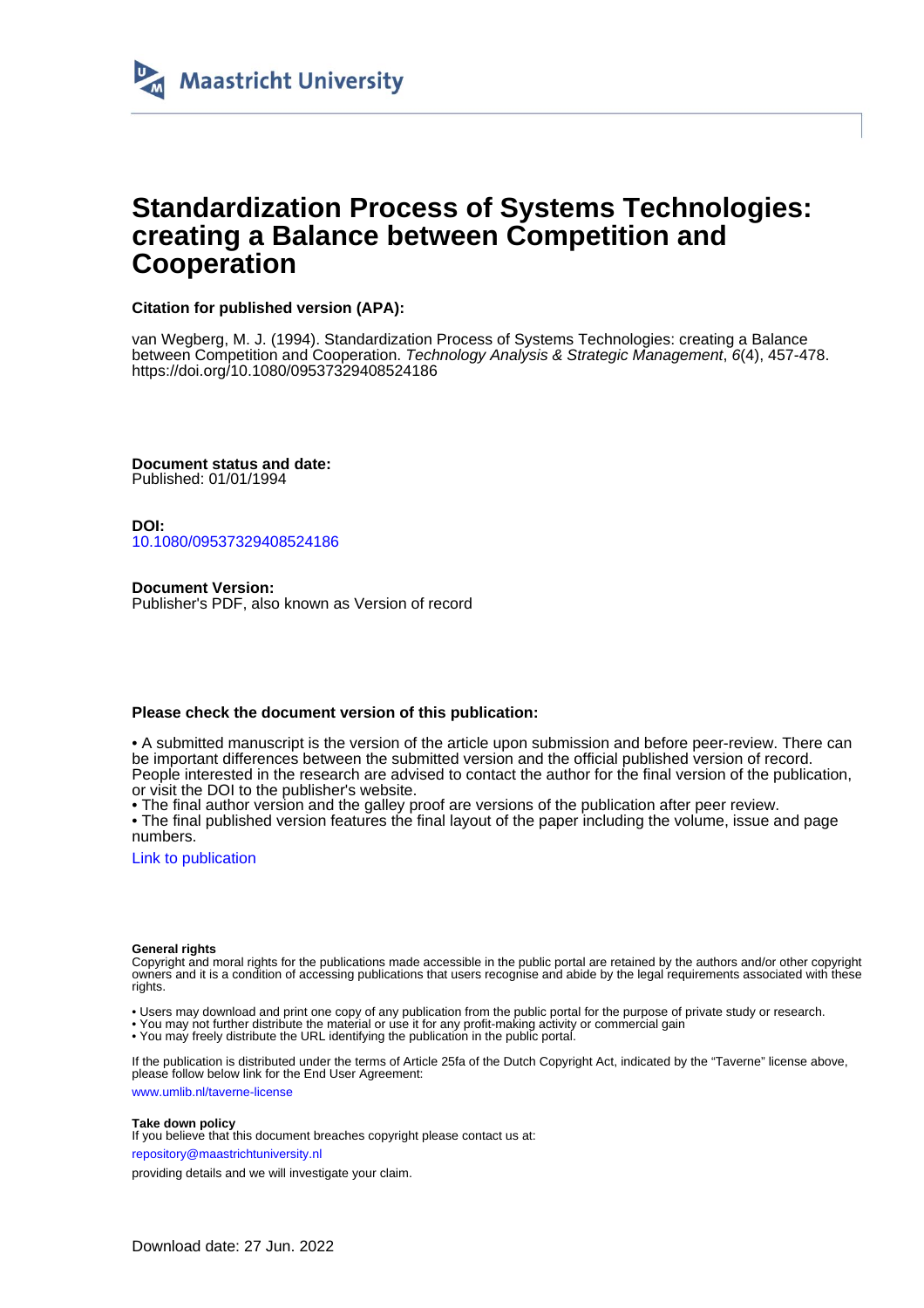*Technology Analysis & Strategic Management, Vol. 16, No. 4, 457–478, December 2004*



# Standardization Process of Systems Technologies: Creating a Balance between Competition and Cooperation

MARC VAN WEGBERG

*Uni* v*ersity of Maastricht, The Netherlands*

A *Many firms are experimenting with how to standardize new technologies. They may use proprietary technologies for their products and services, and let them compete in the market selection. Alternatively, they can cooperate to jointly set a standard and experiment with combinations of market process and cooperation. If firms let the market decide, they can compete* with technologies and need not invest time and effort in hammering out a standard. If they do *incur the costs of negotiated standardization, they may enable end users to realize the benefits of standards. A hybrid standardization process combines the ad*v*antages of both market selection and negotiated decision making. This paper presents a contingency framework to identify conditions that will affect the preferred standardization process for* v*endors who introduce new technologies. A major contingency that this paper points to is the systemic nature of technologies in information and communication technology industries. The more systemic the technology is (in a way to be clarified), the less likely that firms will establish a hybrid standardization process. One ad*v*antage of decomposing technology systems in smaller components (modules) is that this approach enables firms to combine market selection with negotiated selection of standards.*

### **Introduction**

Standards and how to establish them are important aspects of business strategy in the Information and Communication technology (ICT) industries. Firms have become very sophisticated about their standardization strategies. The Chief Technology O fficer of a company like SUN has a responsibility for standards. As a part of their technology and product development strategy, firms dispatch sta ff to standard development organizations. Compatibility standards are important to firms because they enable the integration of components into systems. Technologies deployed in the ICT industries tend to be systems that combine di fferent components such as hardware, software and network infrastructure. Combining disparate components into workable coherent systems is necessary to provide information and communication services. This makes the process of setting standards an important aspect of the value creating processes of innovating firms. How to select a standard is a matter of strategic importance. The

0953-7325 Print/ 1465-3990 Online/04/040457-22 © 2004 Taylor & Francis Ltd DOI: 10.1080/0953732042000295784

*Correspondence Address*: Marc van Wegberg, Faculty of Economics and Business Administration, University of Maastricht, P.O. Box 616, 6200 MD Maastricht, The Netherlands. Tel. +31 43-3883654; Fax: +31 43-3884893, E-mail: mvanwegberg@yahoo.com; Home page: http://www.geocities.com/ mvanwegberg/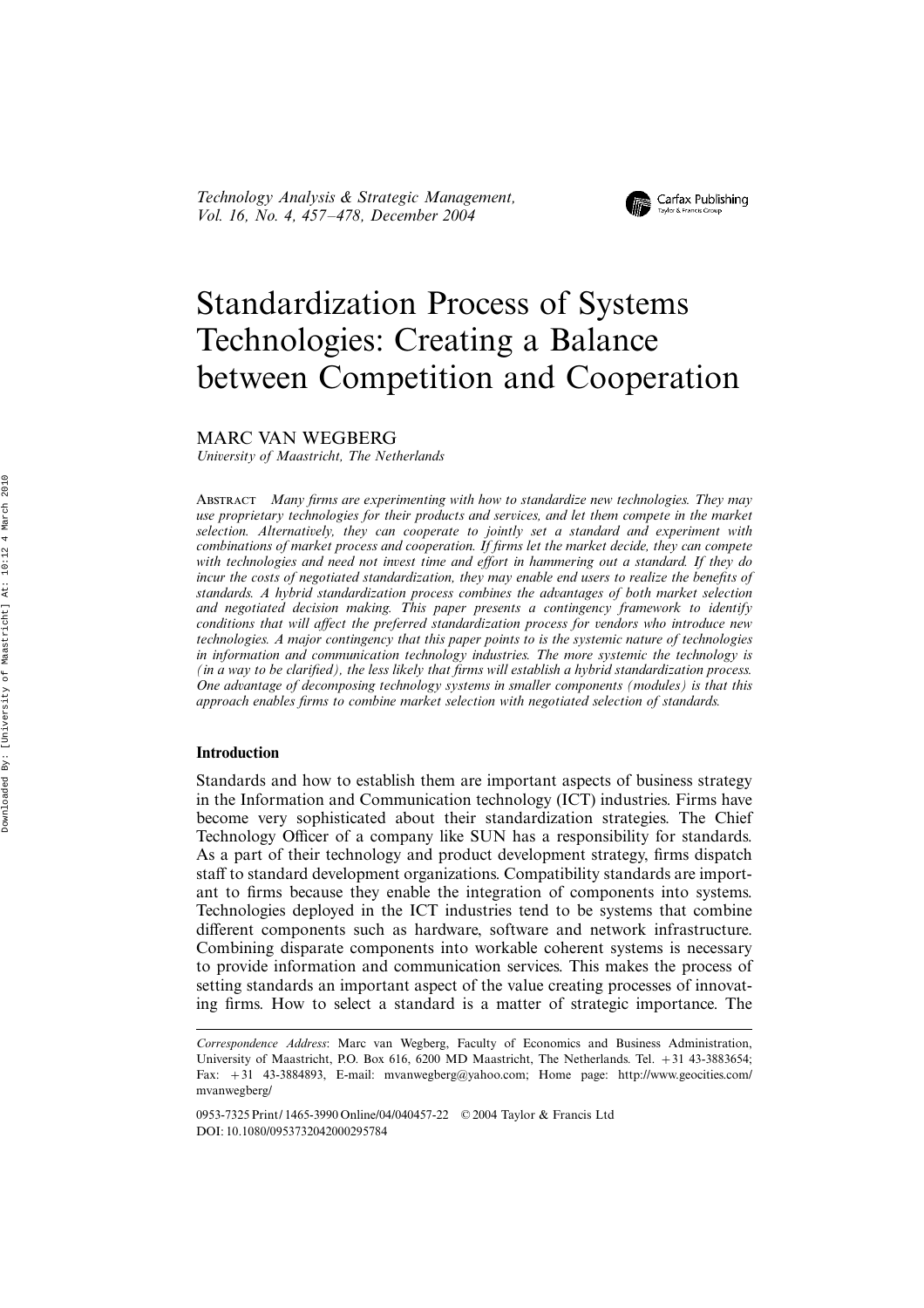### 458 *M.* v*an Wegberg*

standardization mode is the organizational process through which standards come about. Sophisticated firms perceive a broad range of possible standardization modes. They are learning how to combine competition and cooperation in setting standards for ICT technologies.

By an industry standard we mean 'a set of specifications to which all elements of products, processes, formats, or procedures under its jurisdiction must conform'. 1 We focus in this paper on a particular kind of standard, namely compatibility standards. These specifications make it possible to connect di fferent components (products or technologies) to establish a system. Systems combine several di fferent components to provide services to end-users. There are positive network externalities, if the utility of a product (technology) to the user increases if the number of users of compatible technologies increases. The larger the number of these users, the more complementary product companies will develop for them (a so-called indirect network externality), or the more users can communicate with each other using compatible technologies (a direct network externality).<sup>2</sup> If different technologies combine to create a networked externality, they are called compatible. One way to achieve compatibility between components is by adopting compatibility standards.

There are di fferent modes of organizing a standardization process. Firms attempt to tailor the standardization process to their business strategy. They can choose from a menu of modes of organizing a standardization process. Which standardization mode best serves the interests of the companies involved depends on various aspects of the situation. What is needed is a contingency approach to identify the conditions that determine the appropriate standardization mode. We flesh out the consequences of one major contingency in particular. This contingency is that the systems technology for which the standard or standards are intended is su fficiently modular (a condition that we will explain below).

Within the menu of possible standardization modes, the extreme modes are a market selection process of standards and a centrally coordinated, industry-wide choice of standards. In the market selection mode of standards, the product market decides which incompatible technologies get adopted. Firms submit their technologies to market selection by introducing products that use these technologies. Competition in the market place becomes a battle about standards. Vendors sponsor their preferred technology by using their competition instruments in support of it.<sup>3</sup> If a single technology achieves dominance in the market, it is called a *de facto* standard. An advantage of this standardization mode is timely market introduction. Companies introduce products as soon as the technology is ready for it. A disadvantage of this standardization mode is that the market may fail to establish a *de facto* standard (for reasons we discuss later). As long as the market does not settle on a single standard, there is a loss of network externalities associated with the industry-wide adoption of a standard.

In a negotiated standardization mode, firms select a common standard in a collective decision-making process. There may be a permanent standard setting body that develops, selects, or imposes a standard. Firms collaborate in this process either voluntarily (as in an industry consortium) or constrained by law (when a government body sets standards). If potential rivals coordinate decision making to set a standard, they will achieve the benefits associated with adopting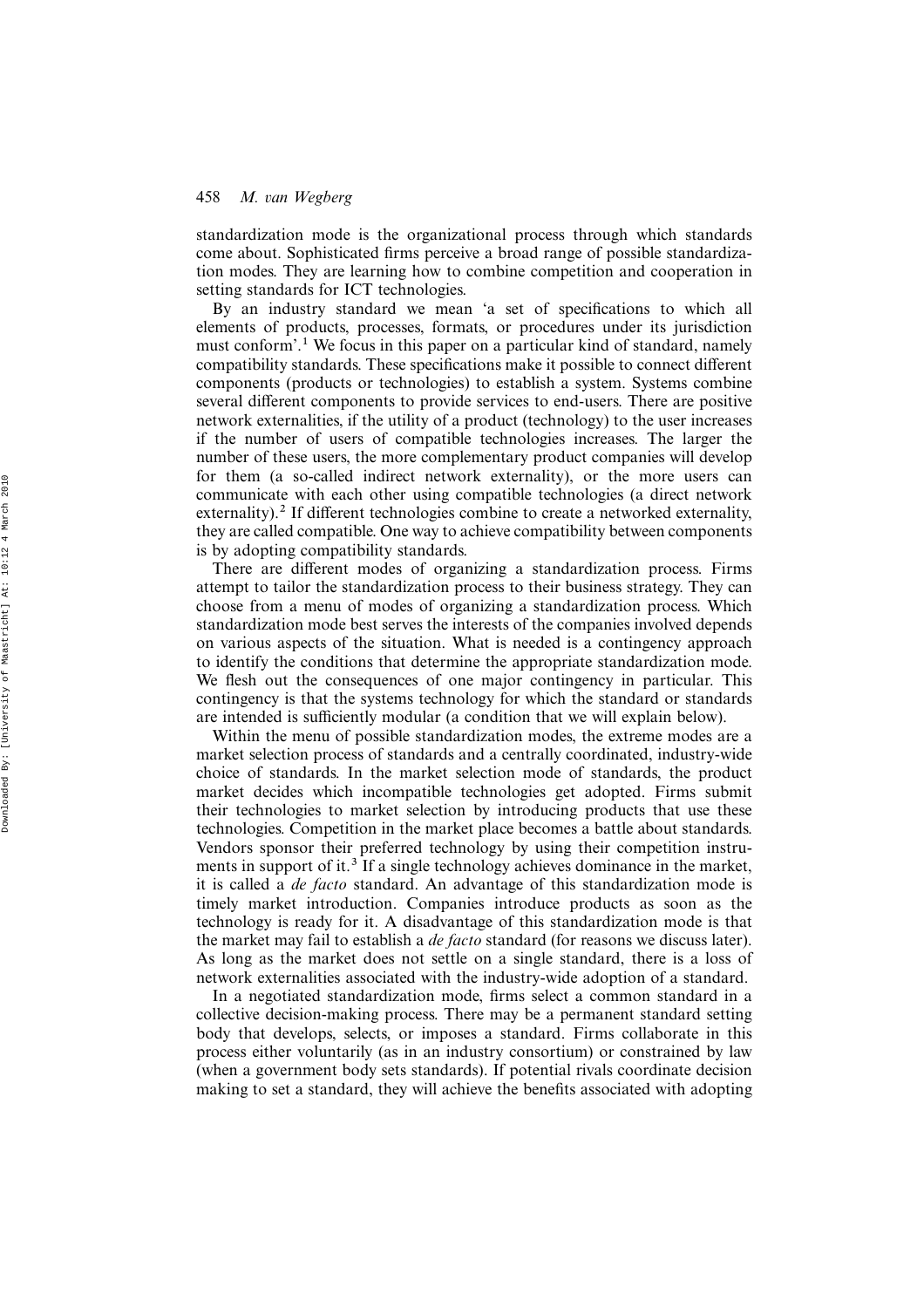a standard. These advantages tend to be summarized by the concept of positive network externalities. The negotiation process takes time, however, and this will delay the market introduction. Vendors may participate in a negotiation process in order to speed it up. 4 They may have more urgency that researchers or government o fficials. Politicking by competitive vendors may, however, delay the negotiations.

In between these standardization modes are increasingly refined hybrid forms. Examples abound in the data communication industry 5 as well as in the telecommunication industry. 6 The new and hybrid standardization modes combine elements from the existing standardization modes with some new approaches. 7 Hybrid standardization modes can take a multitude of forms. Standardization may occur in coalitions of firms and other participants that compete with each other for standard setting. 8 Firms may cooperate in an industry-wide coalition, while already introducing products in the market using competing versions of a potential standard. 9 Firms may sponsor competing technologies, while trying to develop a compromise standard that combines elements from the competing technologies.10 Competing groups of firms and other organizations may standardize in a formal and open way, by submitting their proposals to competing standardization bodies.<sup>11</sup>

By engaging in a hybrid standardization mode, firms seek to combine the advantages of the market selection and negotiated modes. The advantage of cooperating is that firms create a basis for achieving positive network externalities. By competing with each other at the same time, they achieve some of the benefits of the market selection mode. The latter include timely market introduction and the ability of adopters to choose between alternative technologies and standards. It may, however, be possible that a hybrid standardization mode combines instead the disadvantages of the market selection and negotiated standardization modes. The cooperation that firms engage in may delay the actual adoption of new technologies. The competition between firms may lead to competition between incompatible technologies, thus wasting potential network externalities. The possibility that a hybrid standardization mode combines the worst of both worlds means that it is not always the best solution. This is why a contingency approach is needed to analyse the choice of standardization mode.

The paper begins with a review of the literature. This lays the basis for our contingency framework. This paper subsequently uses a game theoretic model to develop the causal relationships in the explanatory framework. We will focus on the interplay between three major factors: the competitive interaction of the firms, the nature of technology concerned, and the benefits realized by having a standard. Examples from the ICT industries illustrate the framework.

### **Determinants of the Choice of Standardization Mode**

There are many di fferent aspects of a standardization process that can explain which standardization mode pertains in a given case. For one, the standard selection mode tends to depend on the industry. Standardization in the computer industry mainly evolved through the market place<sup>12</sup> or through standards organizations such as the ISO (International Organization for Standardization).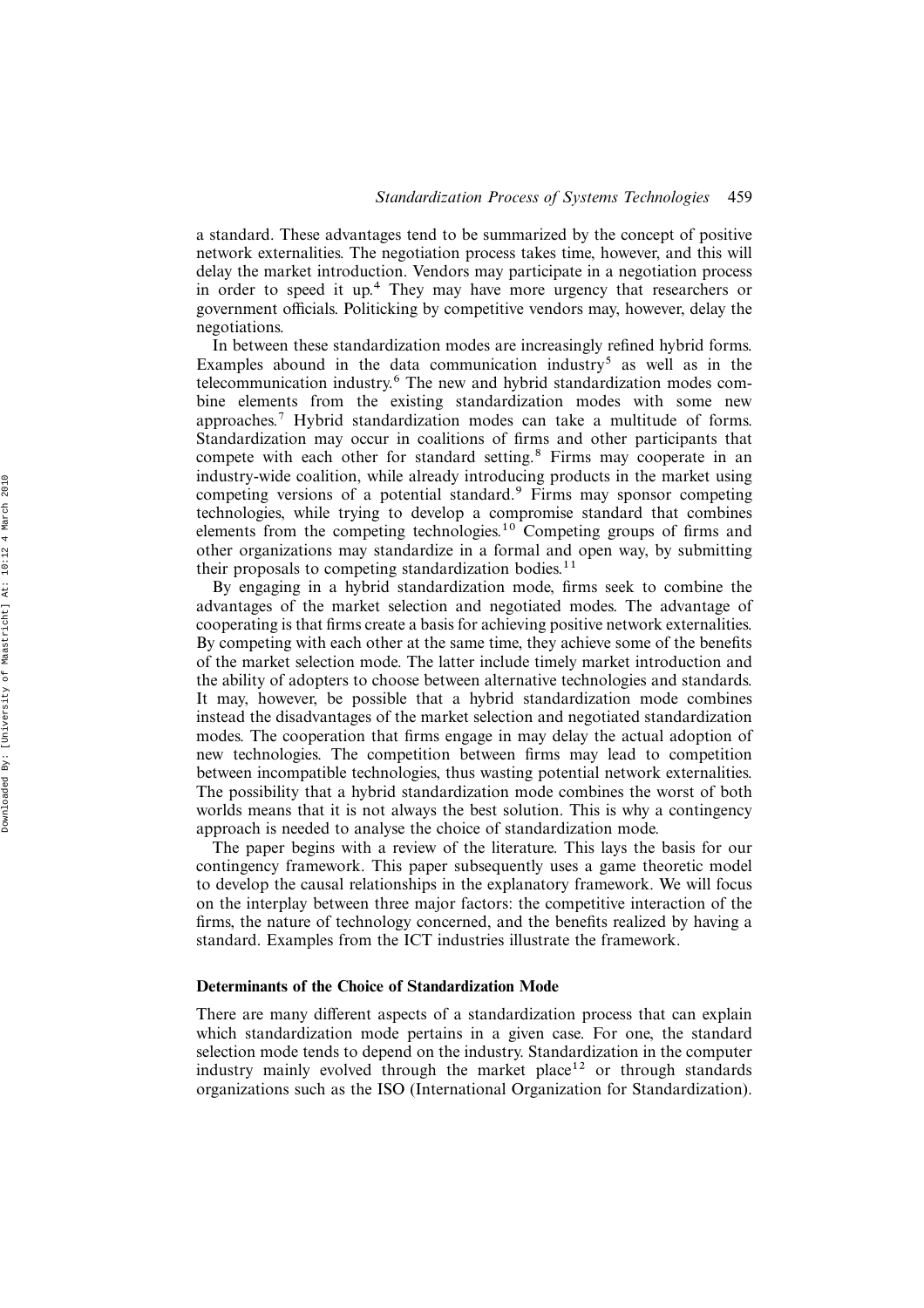In telecommunications, o fficial standards bodies have defined many standards. Especially important is the ITU (International Telecommunications Union), which is a formal treaty organization and run under the auspices of the United Nations.13 The Internet has pioneered many open standards. These were incubated in research communities of universities by volunteer organizations such as the IETF (Internet Engineering Task Force).

The 1990s witnessed a lot of experimentation with new standardization forms and institutions. Many new approaches are hybrid market competition/ negotiation standardization modes. One reason for the experimentation is the liberalization of telecommunication markets worldwide. Liberalization allowed entry to take place in hitherto closed markets. This has increased the freedom of telecom equipment manufacturers and operators to select their suppliers, partners and technologies.

The theoretical industrial organization literature has analysed in depth how firms should use their freedom to standardize. The seminal paper on the choice of standardization mode in a context with network externalities is that of Farrell and Saloner.14 This classic paper has a dynamic model, where two firms choose a standard between two technologies. These firms engage in many rounds of decision making. They experience a positive network externality if they adopt the same technology, but each favours its own technology to be the one. There are profit benefits in having a standard, with an additional benefit if one's own technology is selected as standard (for example, because of intellectual property rights on the technology). Both firms can either adopt a technology unilaterally, thus letting the market select technologies, or join an industry-wide standard setting committee where they can propose a technology as a standard. In a hybrid standardization mode, firms repeatedly go through rounds of decision making. Each round begins with both firms unilaterally deciding whether or not to adopt their technology for a new product. If neither adopts unilaterally, both enter into a committee meeting to try to select a standard. This game continues until either one of them or both unilaterally adopt a technology, or both agree on a standard in a committee meeting.

Farrell and Saloner<sup>15</sup> conclude from their model that the committee unambiguously outperforms the market selection case. The committee ensures that firms agree on a standard and realize positive network externalities. Market selection may be quick, but it runs the risk of firms adopting competing technologies, in which case they lose the positive network externalities. The market may fail to settle on a *de facto* standard. A hybrid standard selection mechanism that combines a committee with market selection is always superior to both a pure committee system and a pure market system. It is a reasonably quick way of selecting a standard, with a relatively small chance of firms unilaterally adopting competing technologies.

The paper by Farrell and Saloner<sup>16</sup> shows the pitfall of the negotiated standardization mode: a conflict about which technology to standardize on can prolong the decision-making process, which creates an economic loss. It also argues that uncoordinated competitive behaviour by firms can lead to competition between technologies and a loss of network externalities. Farrell and Saloner's<sup>17</sup> results predict that firms always participate in an industry-wide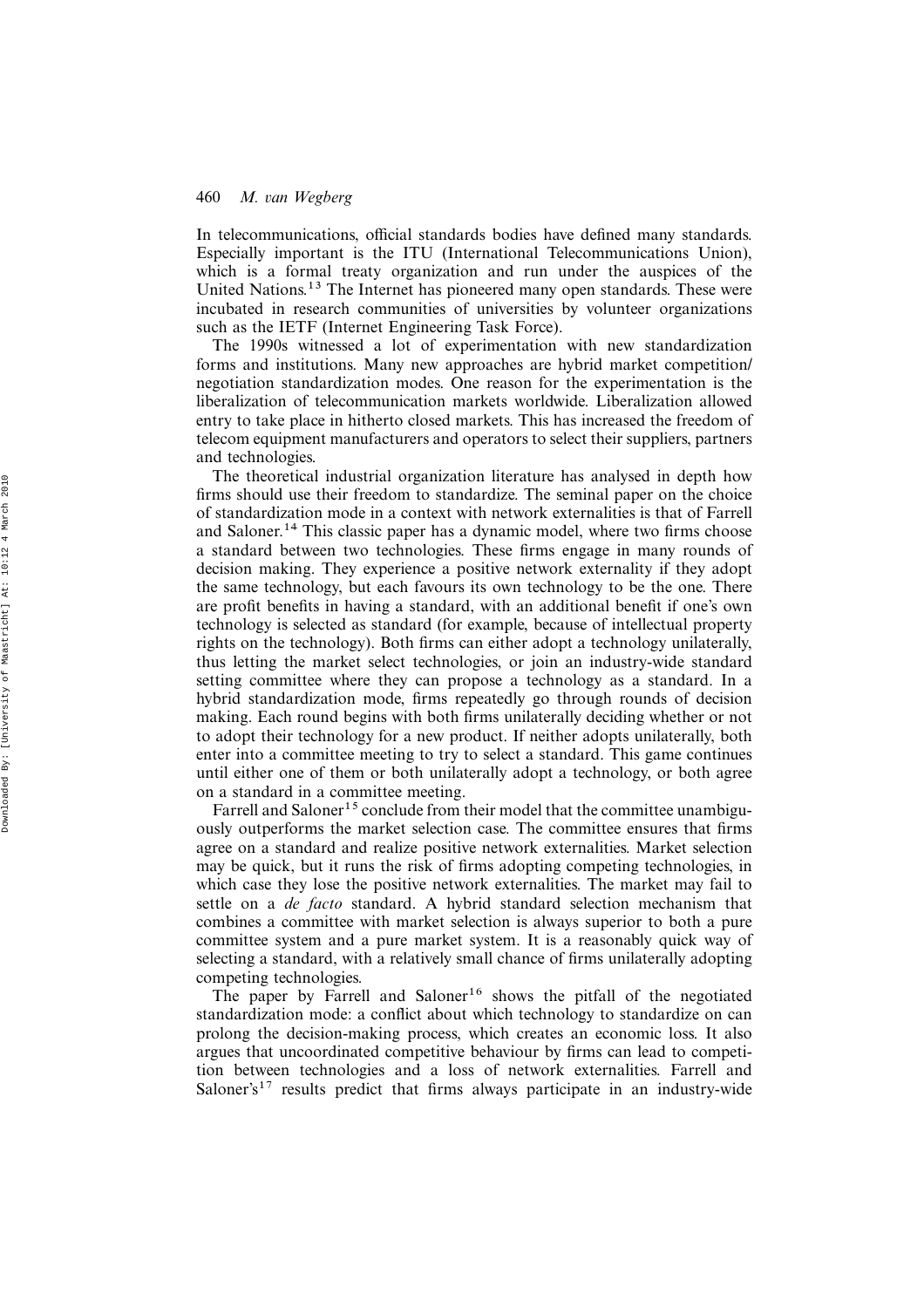standardization committee, but would sometimes undercut their negotiations, thereby unilaterally adopting their own technology in an investment. This is surely an interesting result now that we so often observe hybrid systems. It cannot explain, however, why an industry-wide committee sometimes fails to be formed, or why firms participate in a committee with such a commitment that going alone would no longer be possible. To understand this, we need an approach that allows firms to make di fferent strategic choices, depending on the situation. By including other factors in the explanation, besides network externalities, we develop a contingency approach where contingencies determine which standardization mode firms select. This is the objective of the paper.

### **Modules and Architectures in ICT Industries**

The main contingency that we argue a ffects the choice of standardization mode is the nature of the systems technology that the standard pertains to. ICT technologies tend to consist of a system that combines separate modules that enable a complex pattern of interaction. Modules are separate units with a large degree of autonomy.18 The degree of modularity is a feature of any kind of system. Schilling<sup>19</sup> defines it as 'the degree to which a system's components can be separated and recombined . . . with little loss of functionality'. She opines that though it is di fficult to quantify the degree of modularity, it is possible to rank di fferent systems in terms of their degree of modularity.

Modules need to connect together into a complex, interdependent system, for them to perform useful functions. Complex systems need an architecture, the complex model that defines how a system and its modules interact.<sup>20</sup> The architecture defines interoperability requirements. Interoperability can be defined as the ability of modules to inter-connect in a way that enhances performance in a predictable manner. By creating interoperability between different modules, new functions and services are made possible.<sup>21</sup> Compatibility standards guarantee a level of interoperability between modules. They do so by laying down specifications that, if followed, enable interoperability.

Architectures and modules are loosely coupled if the architecture is flexible as to which new modules can be integrated and the modules can be integrated in di fferent architectures. The Windows PC architecture has, for instance, integrated numerous modules in its basic design (e.g. various types of modems), while some modules are integrated in various architectures, such as the USB bus in Windows PCs, Apple Macintosh computers and digital cameras. The flexibility of modular systems enables both the rapid adoption of new technologies and the retention of old technologies or components in a new architecture.<sup>22</sup> Internet telephony is an example where a modular architecture enables new combinations between components, pertaining to voice, video and data communication. These new combinations in turn facilitate service innovations.23 As a result of this flexibility, modularity tends to reduce switching costs between technologies, at least at the level of individual components.24 Whenever firms make an investment in a technology, they create the liability of switching costs: if they want to switch to another technology later, they incur switching costs of retooling, retraining and other costs that they would not have incurred, had they continued with their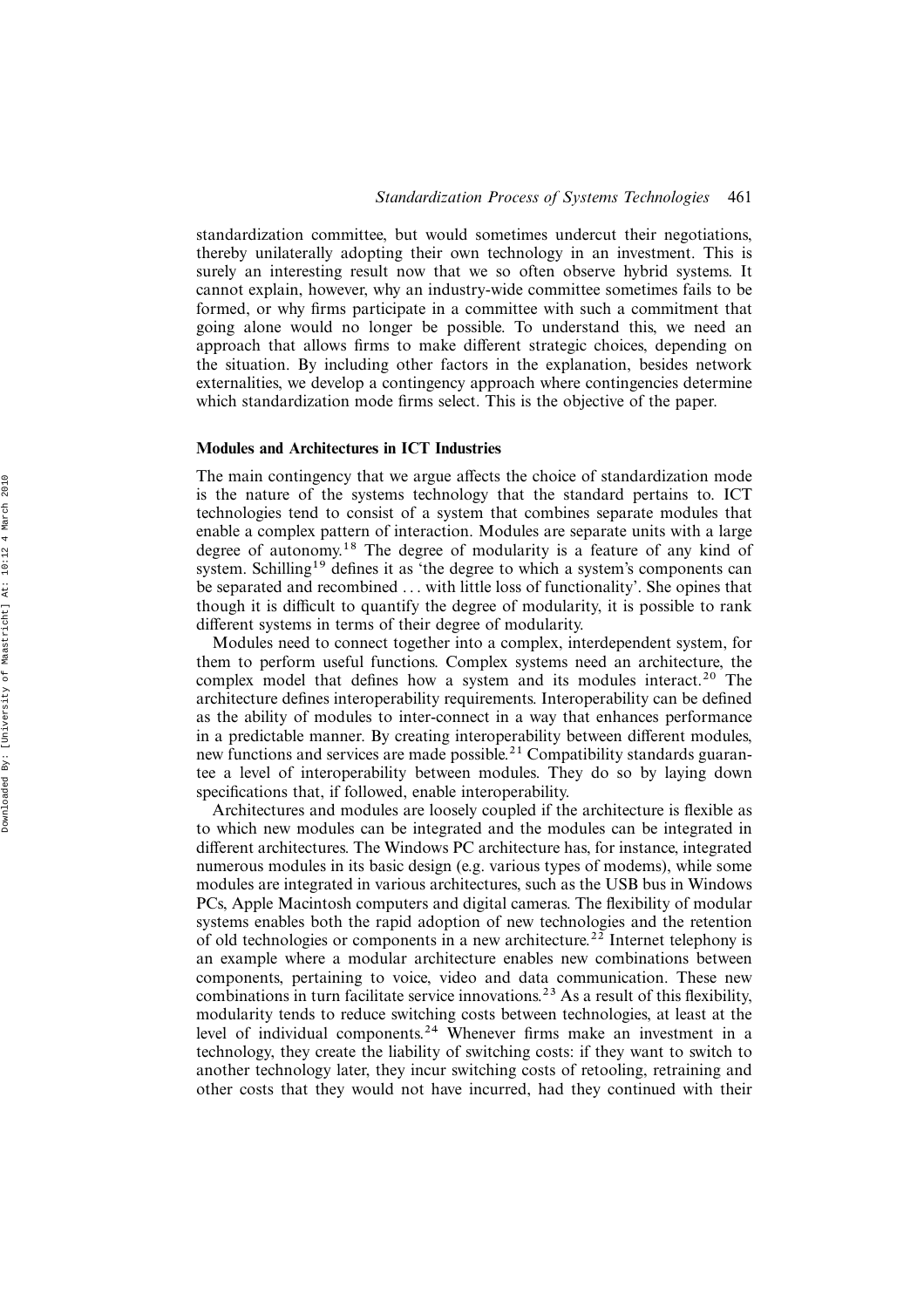prior technology. Modularity reduces switching costs among others by retaining components of established technologies, while integrating new elements. These switching costs have an e ffect on standardization processes.

### **Technological Constraints on Organization**

Having discussed the degree of modularity and the associated switching costs, we need to see whether this is a contingency that a ffects how a standardization process is organized. The literature on modular systems recognizes the interaction between modularity (of technology, systems, and products) and organization (of firms, networks, or markets). Modular systems enable division of labour between suppliers and innovators. They tend to call for networks of suppliers and users.<sup>25</sup> In case studies of the high-fidelity and stereo systems and personal computer industries, Langlois and Robertson<sup>26</sup> show that if the products are modular, customers can mix and match components from various suppliers to create the product variety that suits them best. The need to assemble separate components does create assembly costs and transaction (information search) costs. Modularity may raise the fixed costs of developing the system.<sup>27</sup>

It seems intuitive that a modular system will be associated with a decentralized, network-like, industry structure. Specialist firms may supply modules. Generalist firms combine these modules to supply products or services. The relationship between modularity and industry structure may be more complicated, however.<sup>28</sup> Within a decentralized network-like organizational structure authority and entrepreneurship are required to coordinate innovations. This limits the modularity of the organization structure.<sup>29</sup> We can learn from this that even when modules can be easily integrated in a decomposable technical system, decision making in the associated industry still needs to be coordinated, which can be costly and time consuming.

We can extend this argument to the organization of the standard setting process. Since the 1990s, two aspects of standardization processes in the ICT industries stand out. One aspect is that technologies in the ICT industries are perceived to have widely di fferent degrees of modularity. Internet technologies, for instance, are usually considered highly modular. The other aspect is the evolution of a menu of standardization modes that allows firms to choose their preferred mode. In the ICT industries there are many cases of the same firms choosing very di fferent standardization modes for di fferent technologies. Their choices range from market selection of standards, such as in streaming video standards, competing groups of standards or architectures, as with the choice between the SIP and H.323 architectures for Internet telephony, and the case of negotiated development of the XML markup language in the World Wide Web consortium.

The point in this article is that these two aspects are interrelated. Where architectures become more modular, switching costs decrease. The switching costs in turn a ffect the preference for the di fferent standardization modes. Which mode firms choose will also depend, however, on other conditions, notably, the extent of positive network externalities that can be realized and the competitive game play between the firms.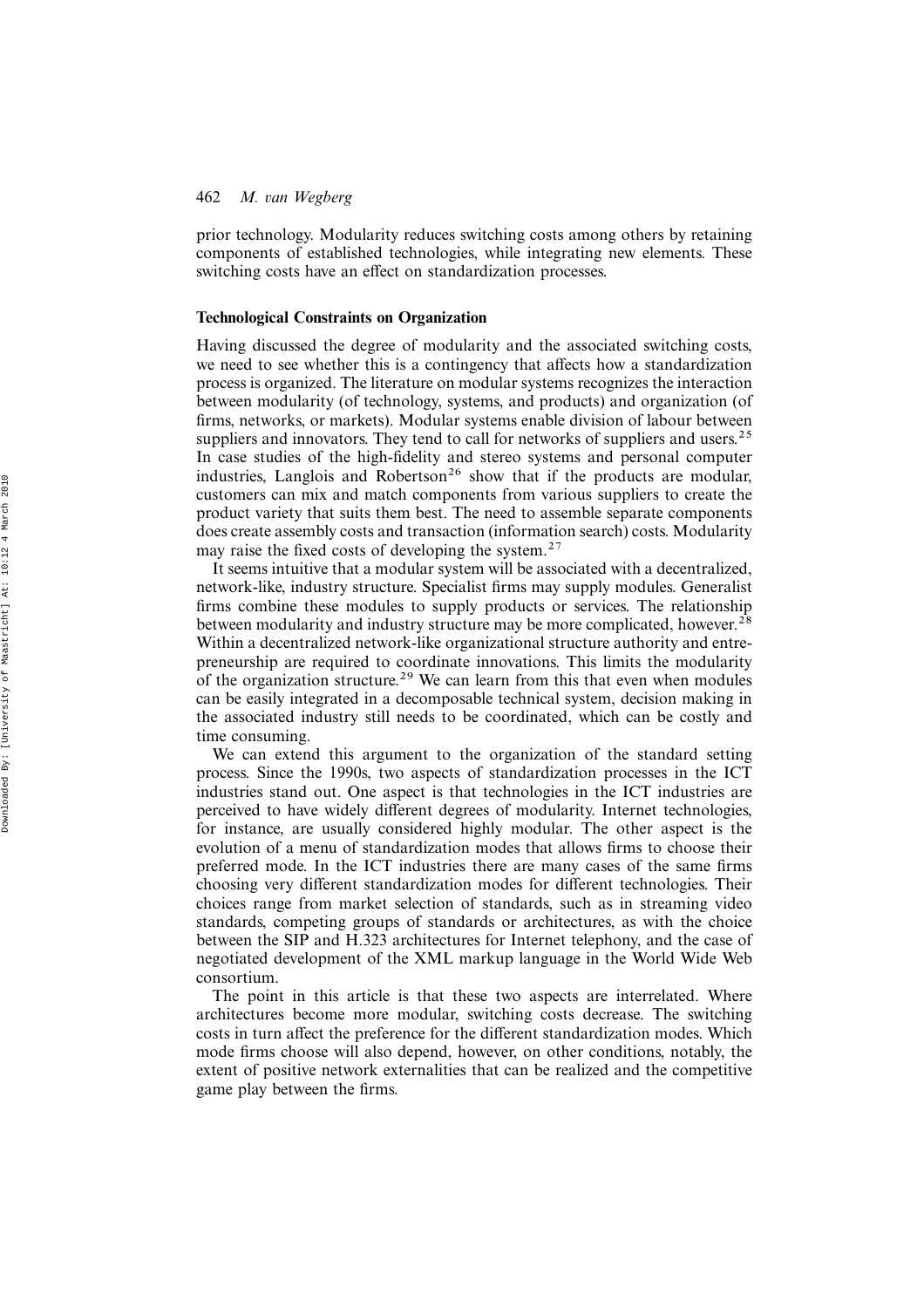The pioneering paper to link the nature of a technology to the standardization mode is by Choi<sup>30</sup> who explores the link between timing, switching costs and standardization mode in a paper on experimentation and learning. If firms do not standardize initially, they can experiment with di fferent technologies. Once they discover which of these works best, the firm that adopted the (*ex post* ) inferior technology switches to the *ex post* superior technology. This leads to *de facto* standardization. If, however, the firm that experimented with the (*ex post* ) inferior technology has high switching costs, it may not switch. A standard does not emerge, therefore, and an inferior technology is utilized. Again, as in Farrell and Saloner,<sup>31</sup> the market may fail to establish a *de facto* standard. Choi<sup>32</sup> succeeds in explaining why. The switching costs make it too costly for firms to switch to a standard, even when there is consensus about which technology should be the industry standard. If the firms choose a standard *ex ante*, for example in a negotiation process, they would not incur switching costs, and would certainly realize the positive network externalities of adopting a standard. They may, however, choose the *ex post* inferior standard. According to Choi's approach, the choice of standard selection mode is a choice between the value of experimentation (an advantage of market selection) and positive network externalities (an advantage of central coordination).

The papers by Farrell and Saloner<sup>33</sup> and Choi<sup>34</sup> explain when the market selection mode fails to converge on a *de facto* standard. Firms take uncoordinated decisions *ex ante* and they may be unable to renege on them *ex post* because of the switching costs. This suggests how companies can achieve a beneficial hybrid standardization mode. Let firms adopt di fferent technologies *ex ante*, select a consensus standard subsequently, and allow them to switch to the consensus standard *ex post* by using modular system technologies with low switching costs. Where we need to modify  $Choi's<sup>35</sup>$  approach is that the process of choosing a technology to standardize on takes time. This presents vendors with the need to choose between becoming active now and standardize later, or standardize first and become active later. For Choi, this point is less relevant, as he focuses on end users, the potential adopters of given (but initially not entirely understood) technologies. To understand the timing aspect of the standardization mode we need to consider the competitive game play between vendors.

### **Competitive Game Play between Vendors**

To analyse how economic agents choose to organize a standardization process, we focus on a specific kind of competitive interaction. We study cases where a new technology is applied to a new product that substitutes for an existing product. Both products are services with network features. The Internet and mobile telecommunication have, for example, given rise to innovations that substitute for existing data communication and voice communication services.<sup>36</sup> A supplier who uses the new technology reduces the revenues of the established supplier of an existing product. The latter may cooperate with the former to develop an industry standard. The industry standard would create compatibility between the various products of the existing and new suppliers.<sup>37</sup> Their final customers experience a positive network externality by being able to communicate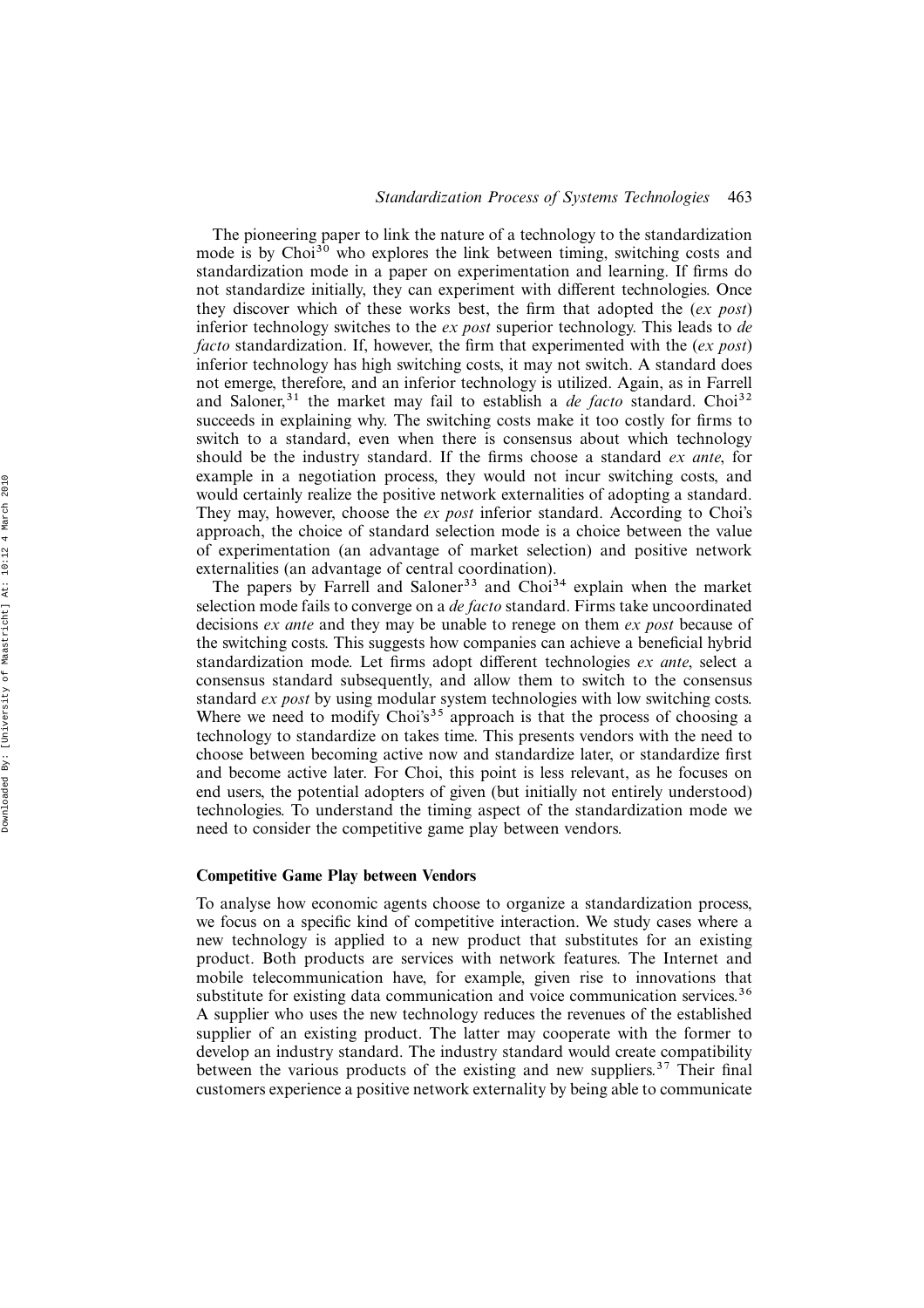with each other, whichever supplier they use. The suppliers can internalise parts of these gains of consumer utility into enhanced profits.

Standardization has an e ffect on entry. In their study of the semiconductor industry in the 1980s, Kogut *et al* .38 found that the greater the ability of an established firm to set standards, the more likely that it is a desirable partner for entrants. Moreover, the more centralized networks are around incumbent firms, the more entry would occur. Entrants are deterred by uncertainty about which technology will become the standard. The more centralized the network is, the more likely that the central player can set an industry standard, which in turn invites entry. In his study of the Swiss international trade, Blind<sup>39</sup> found that international standards open domestic markets for foreign importers and tend to reduce Swiss net exports.

When established firms and newcomers compete in a case where standardization benefits exist, the firms face two decisions. First, a new supplier needs to choose the timing of entry. It may enter the market early, using the new technology, or it may wait till an industry standard is developed. Participating in a standard development process tends to be time consuming. Early entry speeds up the revenue stream and may create a competitive early move advantage. If a standard emerges later, it does have to switch to the standardized technology. This calls for switching costs. These costs consist of, for example, adding interfaces, updating hardware and software, and installing gateways. The firm can avoid these switching costs by entering the market later, using the updated, standardized technology. The newcomer therefore faces a trade-o ff between early revenues and later switching costs. In a time–market evaluation of di fferent investment proposals, the need to standardize can be considered a liability in estimating the time-to-market of a new project.<sup>40</sup>

An established supplier has to choose whether to cooperate with the newcomer to develop an industry standard. If it does, the firms make it possible to realize positive network externalities. Whether positive network externalities for consumers translate into profits for the suppliers depends on how they compete in the product market. If a standard could make the services of both firms better substitutes, the resulting price competition between the vendors might reduce their profits.41 Standardizing on compatibility features does leave room for di fferentiating the products. An important aspect of standardization is, therefore, the extent to which it would reduce product di fferentiation, increase price competition and reduce profits.

Participating in a standard development process calls for an established vendor to switch to the standardized technology. Doing so, it incurs switching costs. An alternative strategy can be to update its technology, imitating somewhat the new technology of the entrant. The firm is likely to respond to the innovative entry, especially given the commitment and the public nature of it when a rival introduces a proprietary technology.42 This strategy leads to a market with competing technologies. The result is that some positive network externalities are not realized. An established supplier therefore faces the trade-o ff between, on the one hand, positive network externalities and, on the other hand, a costly standard setting process and incurring switching costs.

To analyse how vendor competition a ffects the standardization mode, we thus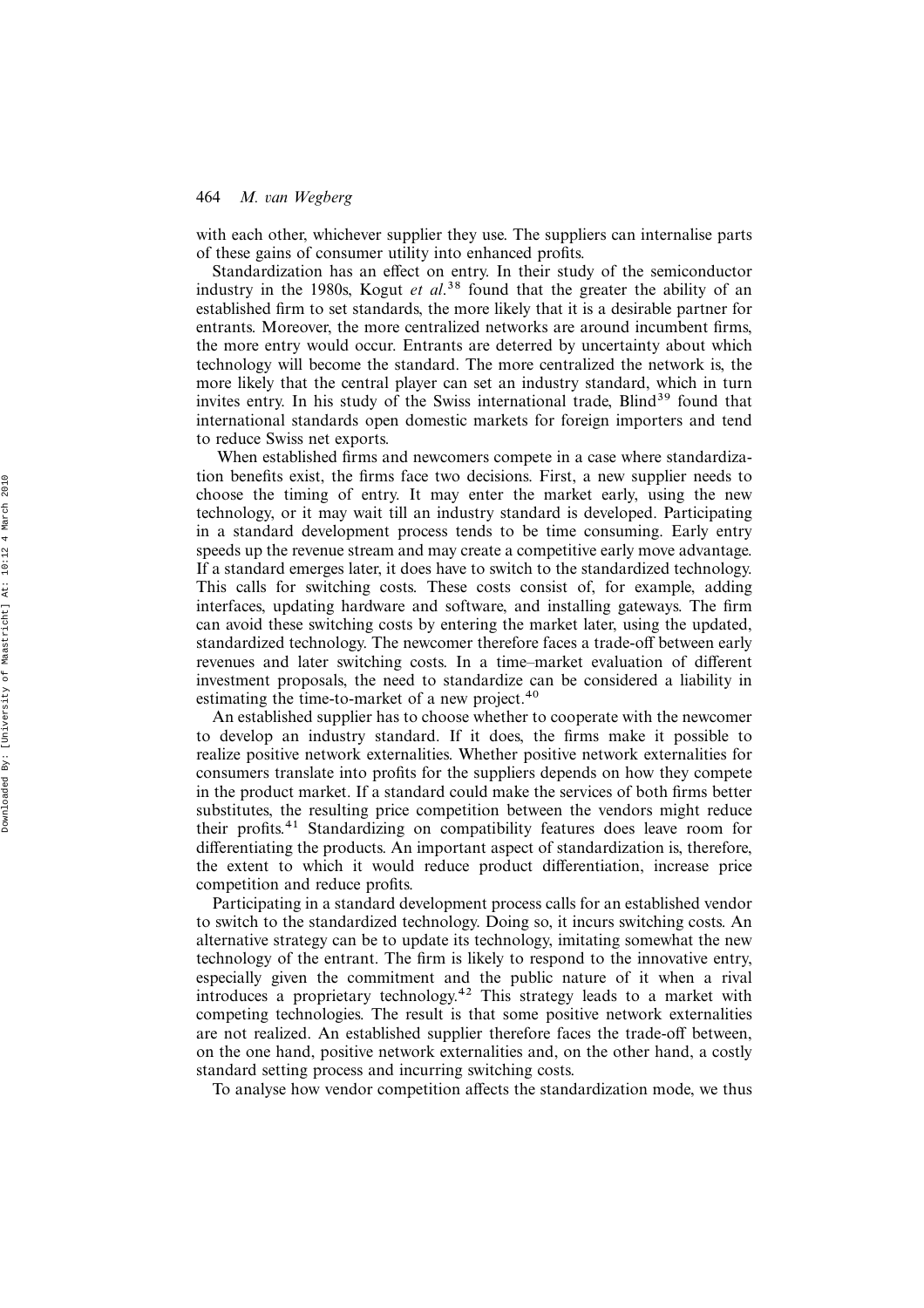need to pay attention to the duration of a standardization process, the switching costs, the e ffect of externalities and standardization on profits and the link between standardization and entry. We next explore a game theoretic analysis to develop an explanatory framework for the selection of standardization mode.

### **The Model**

We model decision making by firms to explore the basic forces that give rise to these scenarios. There are two firms, the incumbent firm, firm 1, and an entrant, firm 2. The market has two time periods. First, firm 2 (the newcomer) decides whether or not to enter the product market in period 1. This stage determines product market competition (monopoly or duopoly) and pay-o ffs in period 1. Then, both firms decide whether or not to cooperate in period 1 to develop a standard for period 2. There is only cooperation in period 1 if both firms agree to that. If they cooperate, they both switch to that standard in period 2. Adopting the standard creates a positive network externality for their final customers. Cooperating is costly for the firms and so is switching to a di fferent technology. Firm 2 can avoid the switching cost by delaying its entry until period 2. Firm 1 can only avoid it by not cooperating for an industry standard in the first place. The penalty for not cooperating is the loss of a positive network externality in period 2.

The interplay of these two decision makers and their trade-o ffs suggests that in the simplest case, firms face three scenarios with their associated standardization modes:

- Scenario 1 (competing technologies): the newcomer innovates early with a product that substitutes for or competes with the established firm. The established firm reacts subsequently by improving its technology by means of imitation. Customers have to choose between competing technologies, and fail to realize a network externality.
- Ω Scenario 2 (hybrid standardization): the newcomer introduces its innovation early, and soon initiates cooperation with the established firm to develop a standard. Both firms switch to the industry standard once it is there. From that point on, they again compete in the market, but this time they realize a positive network externality for their final customers.
- Scenario 3 (negotiated standardization): the newcomer delays its market introduction and cooperates with the established firm to develop an industry standard. Once the standard is there, the newcomer enters the market and both firms use the standardized technology for their product. The final customers choose between both suppliers. They realize a positive network externality among themselves, independently from the identity of their supplier.

We refer to these scenarios as S1, S2 and S3, respectively. Figure 1 summarizes the sequences of choices and the resulting scenarios.

We use the following terminology for the game:

- Monopoly profit of the incumbent firm 1: *a*.
- Duopoly profits when firms 1 and 2 compete in the product market in period 1 without adopting a standard: *b* .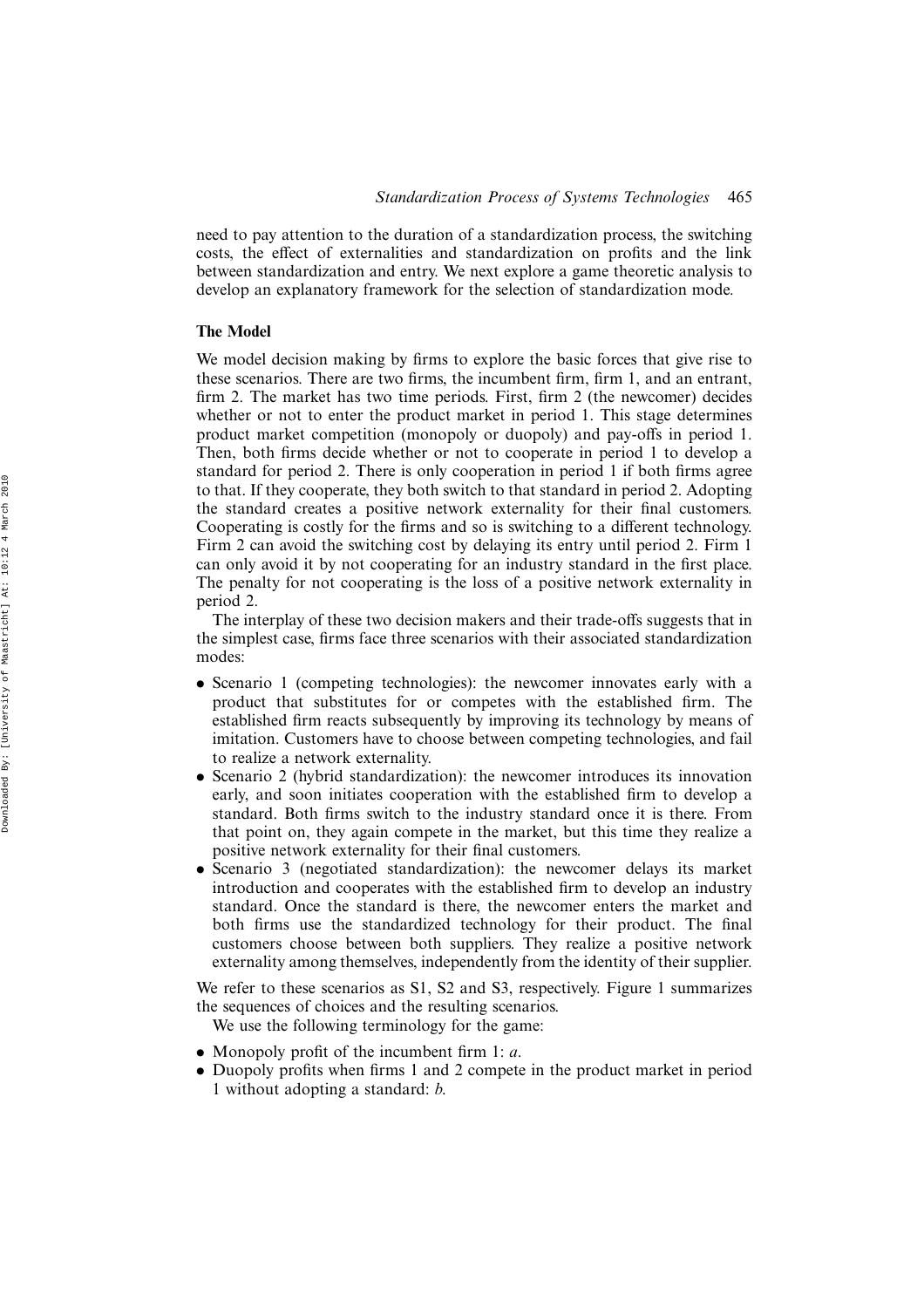466 *M.* v*an Wegberg*



Figure 1. Sequence of moves.

- Duopoly profits when firms 1 and 2 compete in the product market in periods 1 or 2 with compatible standardized technology:  $b+c$ .
- Ω Switching cost in period 2 for firm 2 from own technology to jointly developed standard: *d* .
- Switching cost in period 2 for firm 1 from own technology to jointly developed standard: *d* .
- Payoff of firm 2 in period 2 when no standard was created: *b*.
- Ω Payoff of firm 1 in period 2 when firm 2 entered in period 1, no standard was created, and firm 1 unilaterally imitates aspects of firm 2's technology:  $b + e$ .
- Ω Cooperation costs per firm in period 1: *f*.
- Discount factor of period 2 towards period 1:  $\delta$ .

These parameters allow us to explore the effect of how much the positive externalities increase profits (*c*), how costly it is for either firm to switch to the standard  $(d_1, \text{resp. } d_2)$ , how intense product market competition is  $(b)$ , how much  $\lim_{n \to \infty} 1$  can increase its profits by unilaterally imitating the entrant's technology (*e*), how costly the negotiation process is (*f*) in terms of man power and other expenses, and finally, how high firms value the revenues of period 2  $(\delta)$ . Table 1 contains the pay-off matrix:

In order to focus on interesting cases, we make the following assumptions:

*Assumption 1*: Duopoly competition decreases and compatibility increases profits:  $2b < a < 2b + 2c$ .

*Assumption 2*: The gain of compatibility outweighs the switching costs:  $d_1 < c$ ,  $d_2 < c$ .

*Assumption 3*: If firm 1 imitates firm 2 rather than cooperating with it, its gain in period 2 is relatively small:  $0 < e < c$ .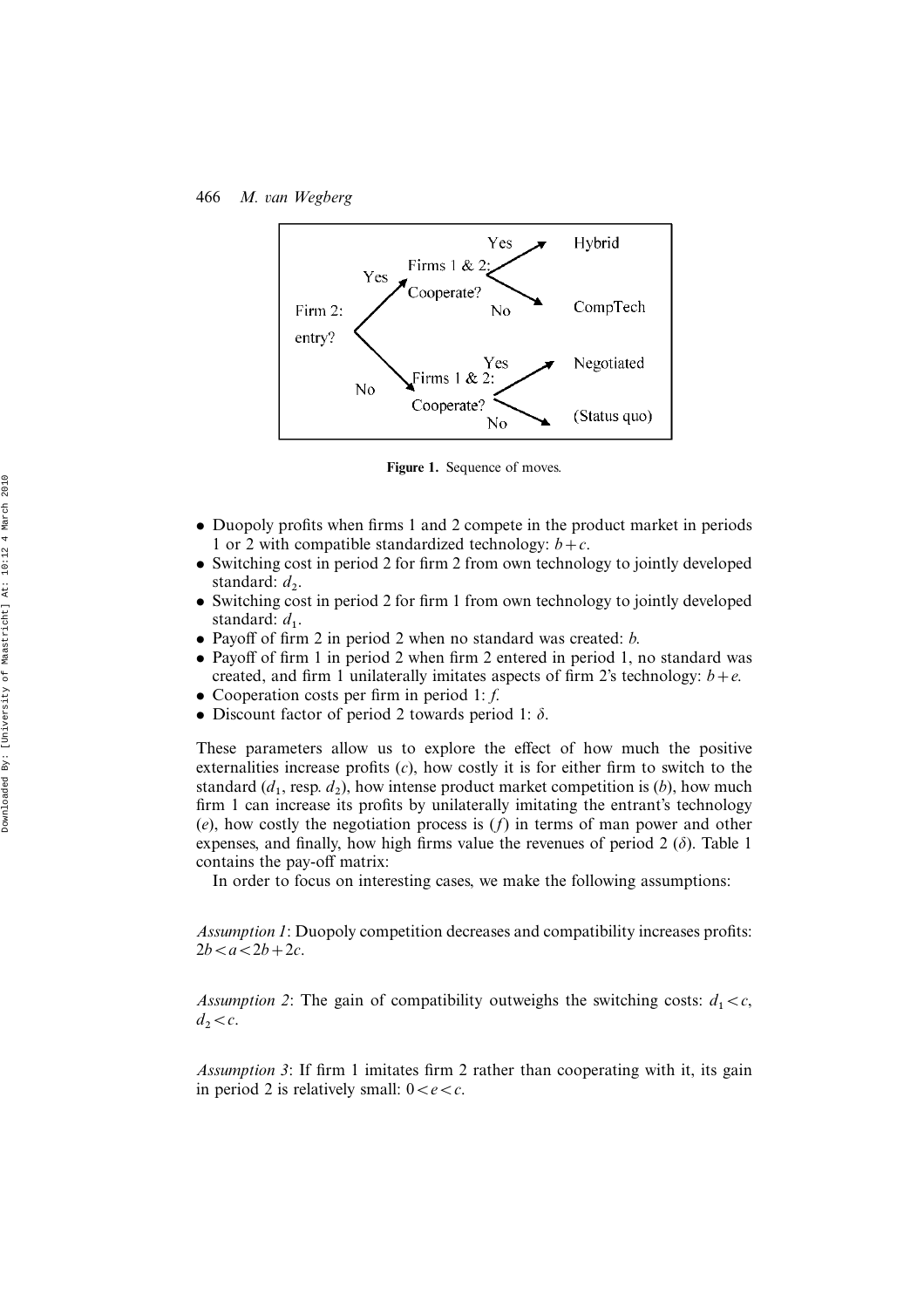| Pay-offs (firm 1, firm 2) Firm 2 |     |                                                   |    |                                                                                             |                                                                                                 |                             |  |
|----------------------------------|-----|---------------------------------------------------|----|---------------------------------------------------------------------------------------------|-------------------------------------------------------------------------------------------------|-----------------------------|--|
|                                  |     | Enter in period 1? (1st stage)                    |    |                                                                                             |                                                                                                 |                             |  |
|                                  |     | Yes                                               |    | N <sub>0</sub>                                                                              |                                                                                                 |                             |  |
|                                  |     | Cooperate with firm 1 in period 1?<br>(2nd stage) |    | Cooperate with firm 1 in period<br>1?                                                       |                                                                                                 |                             |  |
|                                  |     | Yes                                               | No |                                                                                             | Yes                                                                                             | No                          |  |
| Firm $1$ :<br>cooperate with     |     | $b-f+\delta(b+c-d_2)$                             |    |                                                                                             | Yes $b-f+\delta(b+c-d_1), b+\delta(b+e), b+\delta b$ $a-f+\delta(b+c-d_1),$<br>$-f+\delta(b+c)$ | $a + \delta b$ , $\delta b$ |  |
| firm 2 in period<br>1?           | No. |                                                   |    | $b+\delta(b+e)$ , $b+\delta b$ , $b+\delta(b+e)$ , $b+\delta b$ , $a+\delta b$ , $\delta b$ |                                                                                                 | $a + \delta b$ , $\delta b$ |  |

**Table 1.** Pay-off matrix of the two-stage game

### *Sol*v*ing the Second Stage, the Choice of Cooperating*

There are two kinds of second stage of the game, depending on whether firm 2 decided to enter in period 1, the first stage of the game. If firm 2 did not enter in period 1, firm 1 cooperates with it if  $a-f+\delta(b+c-d_1) > a+\delta b$ , that is, if

$$
\delta c > f + \delta d_1 \tag{1}
$$

Firm 2 cooperates with firm 1, if  $-f+\delta(b+c) > \delta b$ , that is, if

$$
\delta c > f \tag{2}
$$

This Nash equilibrium is Pareto efficient, compared to non-cooperation, if  $a-f+\delta(b+c-d_1) > a+\delta b$  and  $-f+\delta(b+c) > \delta b$ . These conditions hold if and and  $f(x) = a_1/x a_1'$  or and  $f'(x) = b_1(x) + b_2(x)$ . These conditions field in and only if conditions (1) and (2) hold. Taken together, with  $d_1 > 0$ , these conditions imply that both firms cooperate to develop an industry standard if and only if condition (1) holds. In that case, scenario 3 applies. If condition (1) does not hold, the firms compete in period 2 (a variant of scenario 1, competing technologies, restricted to the second period).

If firm 2 did enter in period 1, then firm 1 will also want to cooperate if  $b - f + \delta(b + c - d_1) > b + \delta(b + e)$ , that is  $\delta(c - d_1) > \delta e + f$  or:

$$
\delta(c-e) > f + \delta d_1 \tag{3}
$$

This implies that the discounted benefit from developing joint compatibility versus unilateral imitation,  $\delta(c-e)$ , should exceed the coordination and adjustment cost towards the new standard. The condition for firm 2 to accept cooperation is:  $b-f+\delta(b+c-d_2) > b+\delta b$ , that is:

$$
\delta c > f + \delta d_2 \tag{4}
$$

Only if both conditions hold, that is, if  $\delta c > \max\{ f + \delta d_1 + \delta e, f + \delta d_2 \}$ , will firms 1 and 2 connecte in period 1 and witch to the standard in period 2 (connection 1 and 2 cooperate in period 1 and switch to the standard in period 2 (scenario 2, hybrid standardization). The outcome where neither cooperates is always a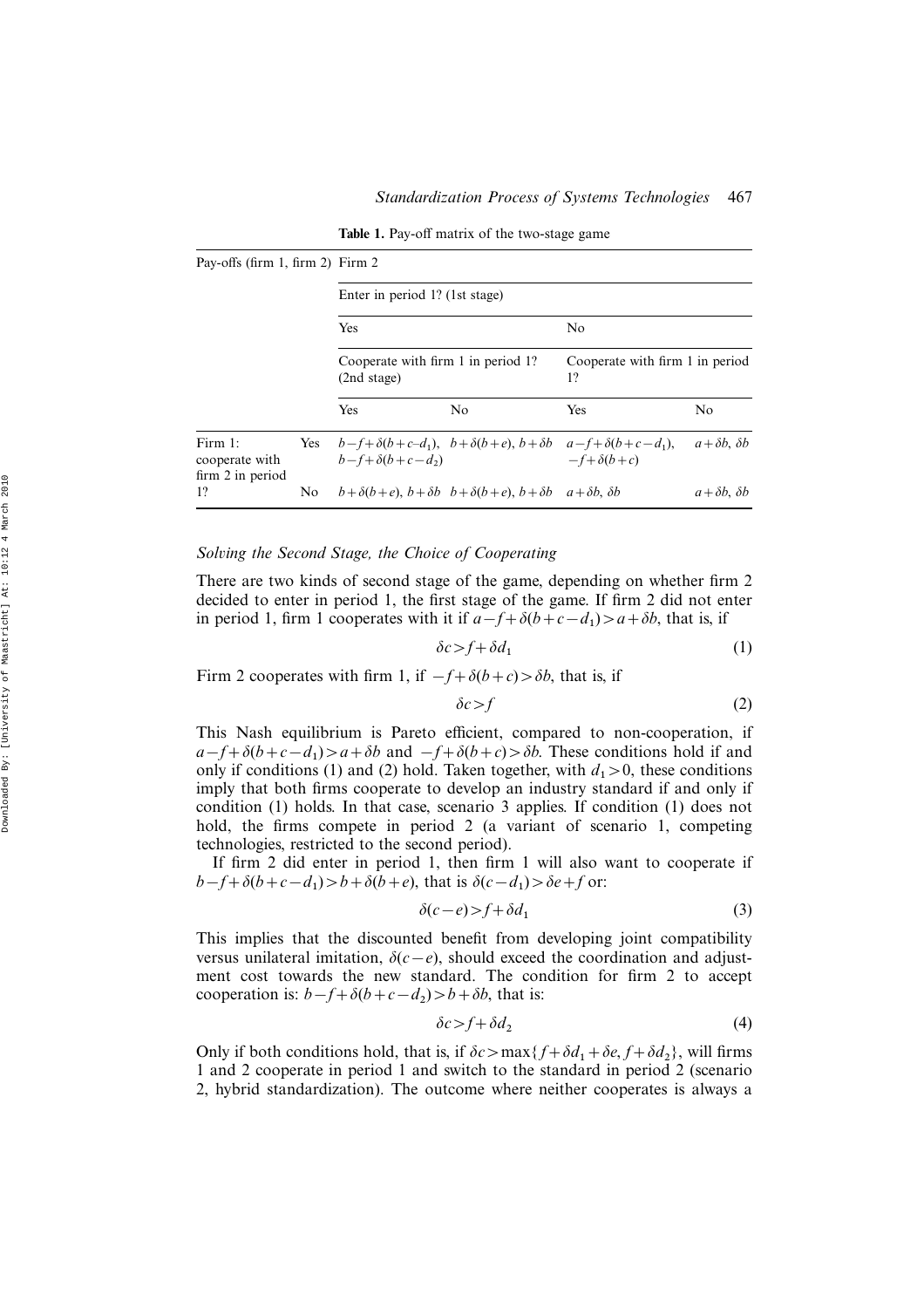Nash equilibrium (in the subgame where firm 2 entered in period 1). The payo ffs for both are in this case:  $(b+\delta(b+e), b+\delta b)$ . The cooperation equilibrium is Pareto efficient, compared to the non-cooperation Nash equilibrium, if  $b - f + \delta(b + c - d_1) > b + \delta(b + e)$  and  $b - f + \delta(b + c - d_2) > b + \delta b$ . These two conditions are satisfied if and only if:  $\delta(c-d_1) > f + \delta e$  and  $\delta(c-d_2) > f$ . In other words, the cooperation equilibrium is Pareto e fficient if and only if conditions (3) and (4) pertain. If firm 2 enters in period 1, both firms will cooperate on a standard in period 1 and adopt it in period 2, if and only if:

$$
\delta c > \max\{f + \delta d_1 + \delta e, f + \delta d_2\}.
$$
 (5)

If the condition holds, scenario 2 applies. If condition (5) does not hold and firm 2 enters in period 1, then the two firms compete in period 2 (scenario 1, competing technologies).

| Did firm 2<br>1 (1st stage)? | enter in period Do 1 and 2 cooperate<br>(2nd stage)?                      | Outcome<br>(scenario) | Pay-offs (firm 1, firm 2)                     |
|------------------------------|---------------------------------------------------------------------------|-----------------------|-----------------------------------------------|
| N <sub>0</sub>               | Yes, if $\delta c > f + \delta d_1$                                       | 3 <sup>1</sup>        | $a-f+\delta(b+c-d_1)$<br>$-f+\delta(b+c)$     |
|                              | No, if $\delta c < f + \delta d_1$                                        | 1                     | $a + \delta b$ , $\delta b$                   |
| Yes                          | Yes, if $\delta c > \max\{f + \delta d, + \delta e,$<br>$f + \delta d_2$  | 2                     | $b-f+\delta(b+c-d_1),$<br>$b-f+\delta(b+c-d)$ |
|                              | No, if $\delta c < \max\{f + \delta d_1 + \delta e$ ,<br>$f + \delta d_2$ | $\mathbf{1}$          | $b+\delta(b+e)$ , $b+\delta b$                |

**Table 2.** Results of the second stage (the choice of cooperation mode)

### *Sol* v*ing the First Stage of the Game*

Anticipating the outcome of the second stage of the game (the results in Table 2), firm 2 makes a choice about entry in period 1, in the first stage of the game. The outcome depends on the parameters. For example, if  $\delta c > \max\{f + \delta d_1 + \delta e,$  $f + \delta d_2$  and  $\delta c > f + \delta d_1$ , firm 2 compares its pay-offs when it enters in period 1  $(b-f+\delta(b+c-d_2))$  to the pay-offs when it does not enter  $(-f+\delta(b+c))$ . The former exceeds the latter if  $b/\delta > d_2$ . If that condition applies, scenario 2 applies: firm 2 enters the market in period 1 and cooperates with firm 1 to set an industry standard. If either  $e > 0$  or  $d_2 > d_1$ , it holds that  $\max\{f + \delta d_1 + \delta e,$ <br> $f \in \mathcal{S}_d$  $f + \delta d_2$ } >  $f + \delta d_1$ .

Table 3 combines the results from the first and second stage to link the parameters to the final outcome.

This gives the following outcome, the core result of the model: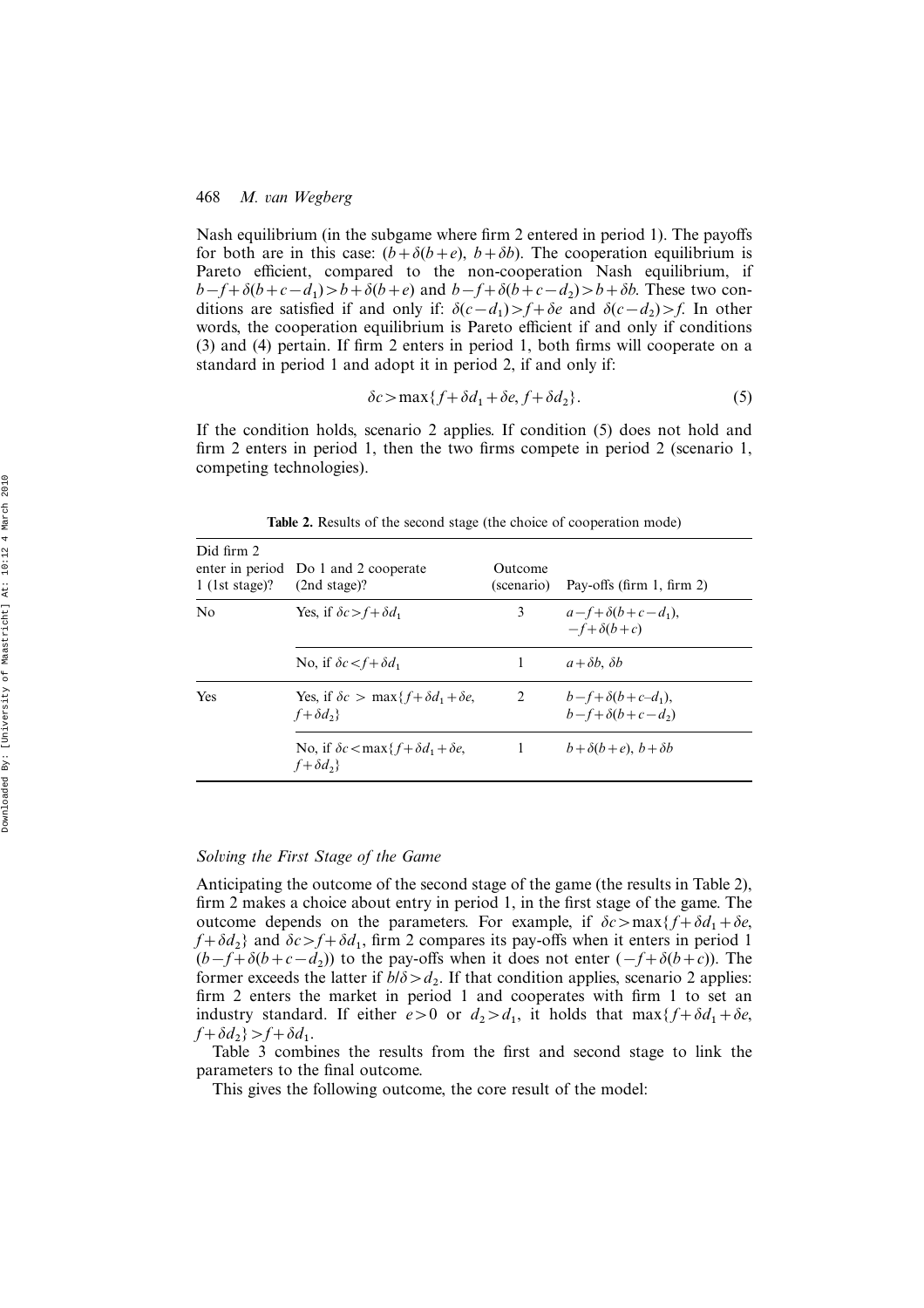| Condition                                                                             | Additional<br>condition | Does firm 2 enter<br>in period 1? | Outcome<br>(Scenario) |
|---------------------------------------------------------------------------------------|-------------------------|-----------------------------------|-----------------------|
| $\delta c$ > max{ $f + \delta d_1 + \delta e$ , $f + \delta d_2$ } > $f + \delta d_1$ | $b/\delta > d_2$        | Yes                               | 2                     |
|                                                                                       | $b/\delta < d_2$        | No                                | 3                     |
| $\text{Max}\{f + \delta d_1 + \delta e, f + \delta d_2\} > \delta c > f + \delta d_1$ | $b+f > \delta c$        | Yes                               |                       |
|                                                                                       | $b+f < \delta c$        | No                                | 3                     |
| $\text{Max}\{f + \delta d_1 + \delta e, f + \delta d_2\} > f + \delta d_1 > \delta c$ |                         | Yes                               |                       |

**Table 3.** Final outcome (scenario) of the game

*Proposition 1*: Subgame perfect equilibrium of the game:

Firm 2 enters<br>
in period 1 Yes<sup>-</sup> Both cooperate (S2) if  $\delta c > \max\{f + \delta d_1 + \delta e, f + \delta d_2\} > f + \delta d_1$  and  $b/\delta > d_2$ <br>No cooperation (S1) if either  $\max\{f + \delta d_1 + \delta e, f + \delta d_2\} > f + \delta d_1 > \delta c$ or  $\{\max\{f + \delta d_1 + \delta e, f + \delta d_2\} > \delta c > f + \delta d_1$  and  $b + f > \delta c\}$  $\begin{bmatrix} N_0 \\ \end{bmatrix}$ Both cooperate (S3) if either  $\{\delta c > \max\{f + \delta d_1 + \delta e, f + \delta d_2\} > f + \delta d_1$ <br>and  $d_2 > b/\delta\}$  or  $\{\max\{f + \delta d_1 + \delta e, f + \delta d_2\} > \delta c > f + \delta d_1$  and  $\delta c > b + f\}$ <br>No cooperation – dominated by scernario 1

# **Results of the Model**

Proposition 1 identifies conditions that are conducive to a hybrid standardization mode (scenario 2):

- the fixed costs of bargaining for standard setting are sufficiently small,
- the switching costs of firm 1 and firm 2 are sufficiently small, and
- the gains to firm 1 for going it alone and imitating firm 2 in period 2 should be sufficiently small.

A modular architecture tends to have low switching costs. By implication, it tends to support hybrid standardization modes.

To create intuition about these results, we consider the special case where bargaining is costless  $(f=0)$ , but switching costs are real  $(0< d_1$  and  $0< d_2)$ . If  $f=0$  and given the assumption 2,  $d_1 < c$  and  $d_2 < c$ , we know that  $f + \delta d_1 < \delta c$ <br>and  $f + \delta d_1 < \delta c$ . Figure 2 shows the results and  $f + \delta d_2 < \delta c$ . Figure 2 shows the results.



Case 1:  $b/\delta < c$ 

Case 2:  $c < b/\delta$ 

**Figure 2.** Two possible outcomes when  $f=0$ .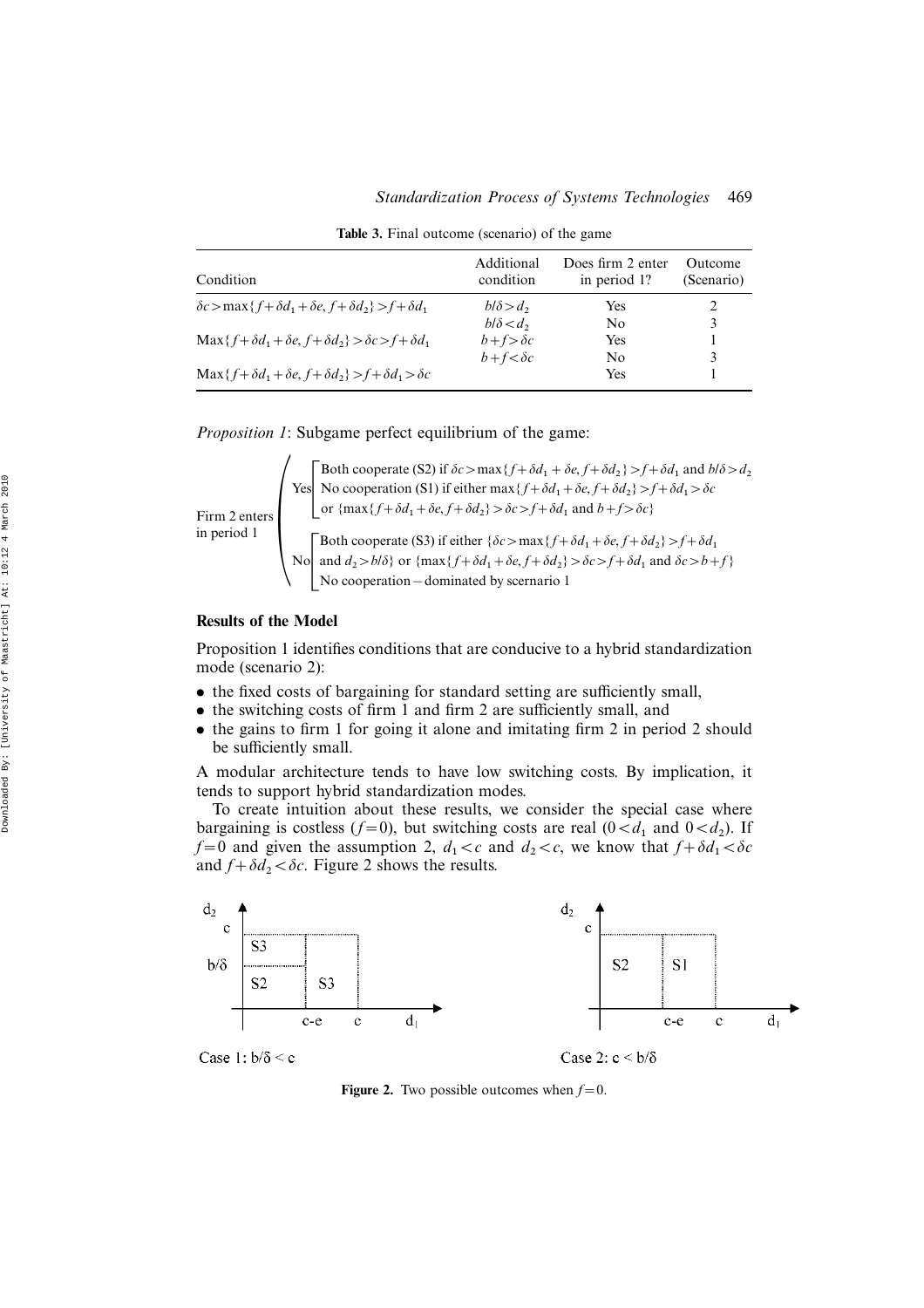### 470 *M.* v*an Wegberg*

If the established firm has high switching costs, the outcome is either competing technologies (S1) or negotiated standardization (S3). Which of these two outcomes prevails, depends on the relative importance of positive network externalities. If the gain of compatibility *c* is relatively high (i.e.  $c > b/\delta$ ), high switching costs by at least one firm favour scenario 3, negotiated standardization (see Figure 2, case 1). If, on the other hand, the gain of compatibility is relatively low  $(c \lt b/\delta)$ , then high switching costs of firm 1 support scenario 1, competing technologies (see case 2 in Figure 2). Firm 1 will not switch from its existing technology to a new one, because of its high switching costs and low gain from compatibility.

Low switching costs  $d_1$  and  $d_2$  tend to support scenario 2 (hybrid standardiza-<br> **Lighly modular technologies tend to support hybrid standardization** tion). Highly modular technologies tend to support hybrid standardization modes, therefore. Highly integrated systems technologies, on the other hand, tend to lead to either market selection of standards or *ex ante* negotiated standard selection. If we put these results, of proposition 1, Table 3 and Figure 2, in words, what we get is an explanatory framework of the mode of standardization.

### *Choosing the Degree of Modularity*

In the model above the switching costs have been taken as given. This follows from our approach to explore technology as a contingency factor for the choice of standardization mode. For an innovating firm, however, various aspects of technology are choice variables. This would suggest that the firms can influence the level of switching costs. This choice will have various constraints, however. Individual ICT technologies tend to be part of systems, most of whose characteristics may have been determined in the past. Systemic decisions tend to require the cooperation of firms. The network of firms may be free to choose, but individual firms may be severely limited in their ability to choose technology characteristics. Within these constraints, however, new technologies do present firms with an ability to choose.

The two firms in our model have di fferent interests with respect to switching costs. If the externality profit bonus is relatively high, case 1 applies (see Figure 2). Only scenarios 2 and 3 apply. The entrant would prefer scenario 2 to hold, while the incumbent firm would prefer scenario 1. The entrant, firm two, would want switching costs to be as low as possible. Low switching costs enable it to enter the market early (in period 1) and switch to the standard in period two to realize the externality bonus (scenario 2). Firm 1, however, would like to raise switching costs to the point that firm 2 abstains from early entry (scenario 3). The incumbent firm would not want its switching costs to be less than  $c - e$ , or those of firm 2 to be less than  $b/\delta$ . With these high switching costs, it can delay firm 2's entry into the market to period 2, thus protecting its monopoly profit *a* by one period. Firm 2 plays along with this strategy, because its wants to be able to realize the externality bonus *c*. If this bonus is relatively high, it has to wait with entry till the standard is set. This situation would justify the feeling, expressed occasionally, that established firms may prolong standardization negotiations in order to protect current revenue flows. $43$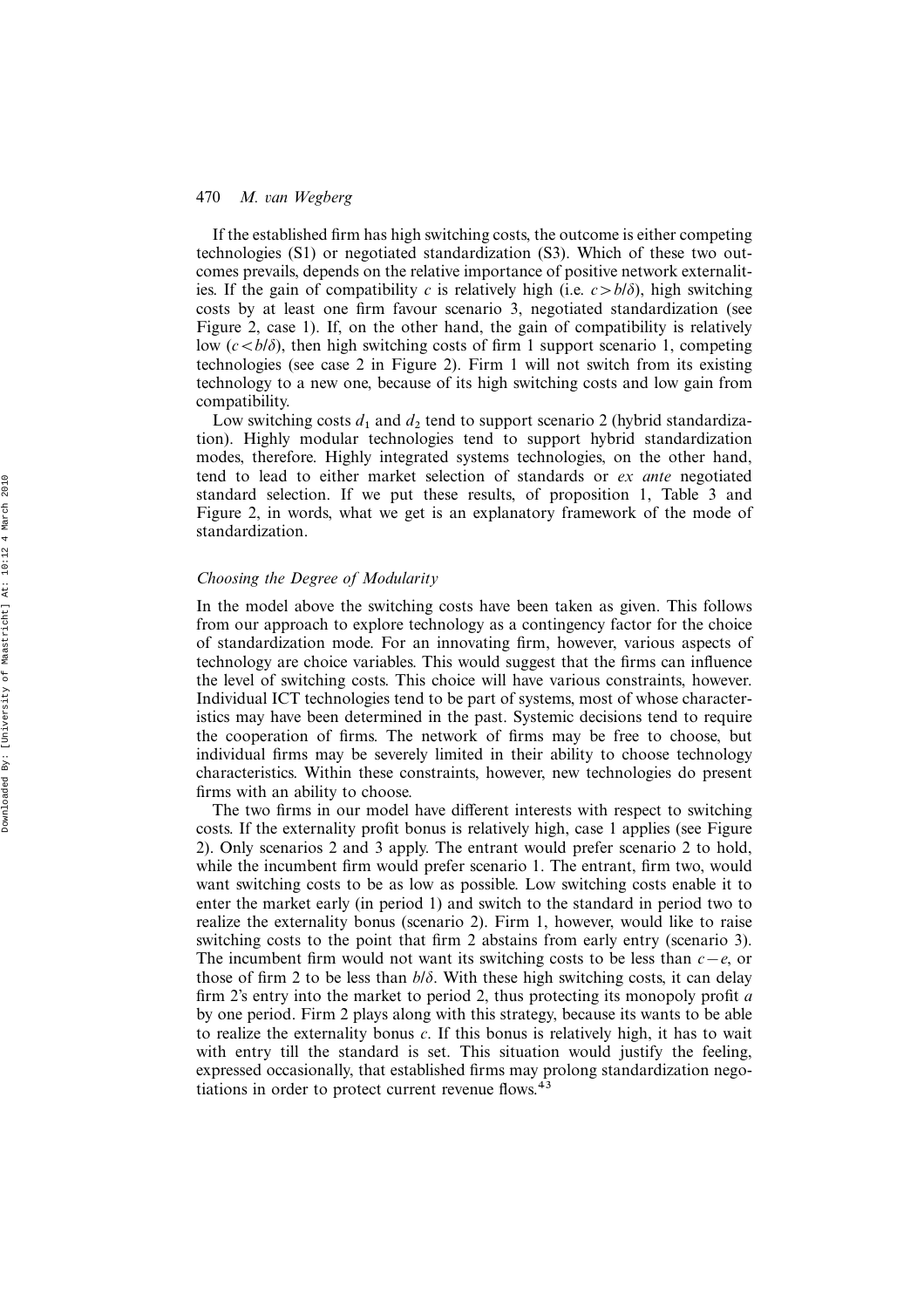If the externality profit bonus is relatively small, case 2 applies (see Figure 2). We argue that in this case the interests of both firms can be aligned. Firm 2 will enter the market early any way (only scenarios 1 and 2 apply). Switching costs only a ffect what will happen in period 2. The entrant would benefit from having switching costs as low as possible. If the entrant's switching costs are high, it will not switch to the standard in period 2, and the positive externality bonus is not realized. Firm 1 will consent to reducing switching costs, if the profit of having a standard  $(=b-f+\delta(b+c-d_1))$ , see Table 2), exceed the profits of progressing unilaterally  $(=b + \delta(b + e))$ . With the assumption that case 2 applies  $(c < b/\delta)$ , this condition means that  $e + d_1 < c < b/\delta$  and  $f < \delta(c - e - d_1)$ . Firm 1 will thus accept a lower level of switching costs, if the costs of negotiating a standard  $f$ are low, the externality profit bonus  $c$  is sufficiently high, yet low enough for case 2 to apply  $(c < b/\delta)$ , and the profit enhancement from unilaterally imitating elements of firm 2's technology into its own service *e* is su fficiently low.

These results give the following outcome:

*Proposition 2*: The two firms will only consent to standardize on a highly modular technology system, leading to a hybrid standardization mode, if the following conditions hold:

- The payoff *e* when firm 1 unilaterally imitates elements of firm 2's technology into its own service is sufficiently low  $(e + d_1 < c < b/\delta)$ .
- The externality profit bonus *c* is sufficiently high, yet low enough that the entrant firm 2 will not postpone entry in order to realize the positive externality  $(e+d_1\lt c\lt b/\delta).$
- The costs of negotiating a standard f are low  $(f < \delta(c-e-d_1))$ .
- The discount rate  $\delta$  is relatively high.

### **Interpretation of these Results**

The propositions indicate conditions that have an e ffect on the standardization mode. Together these conditions form an explanatory framework for the mode of standardization in a systems technology.

- Ω *Network externalities*: The higher the potential is for positive network externalities (parameter *c*) created by new communication services for final customers, the more likely that the standardization process is either a hybrid or a negotiated process. If a standard would make the services of both firms better substitutes, the resulting price competition between the vendors might reduces their profits. The bonus *c* would be small or negative, and only the scenario of competing technologies would apply.
- *Intensity of competition*: The more intense the product market competition is between the new and existing firms, the lower the duopoly profit *b* will be. That would make an outcome of competing technologies (scenario 1) less likely. Firms would cooperate to set a standard for period 2 (scenario 3), and, if switching costs are low, they would compete in period 1 (scenario 2).
- Ω *Imitation*: If the established firm, firm 1, can imitate its new rival, firm 2, and if that strongly increases its profits in the future (the parameter e), then firm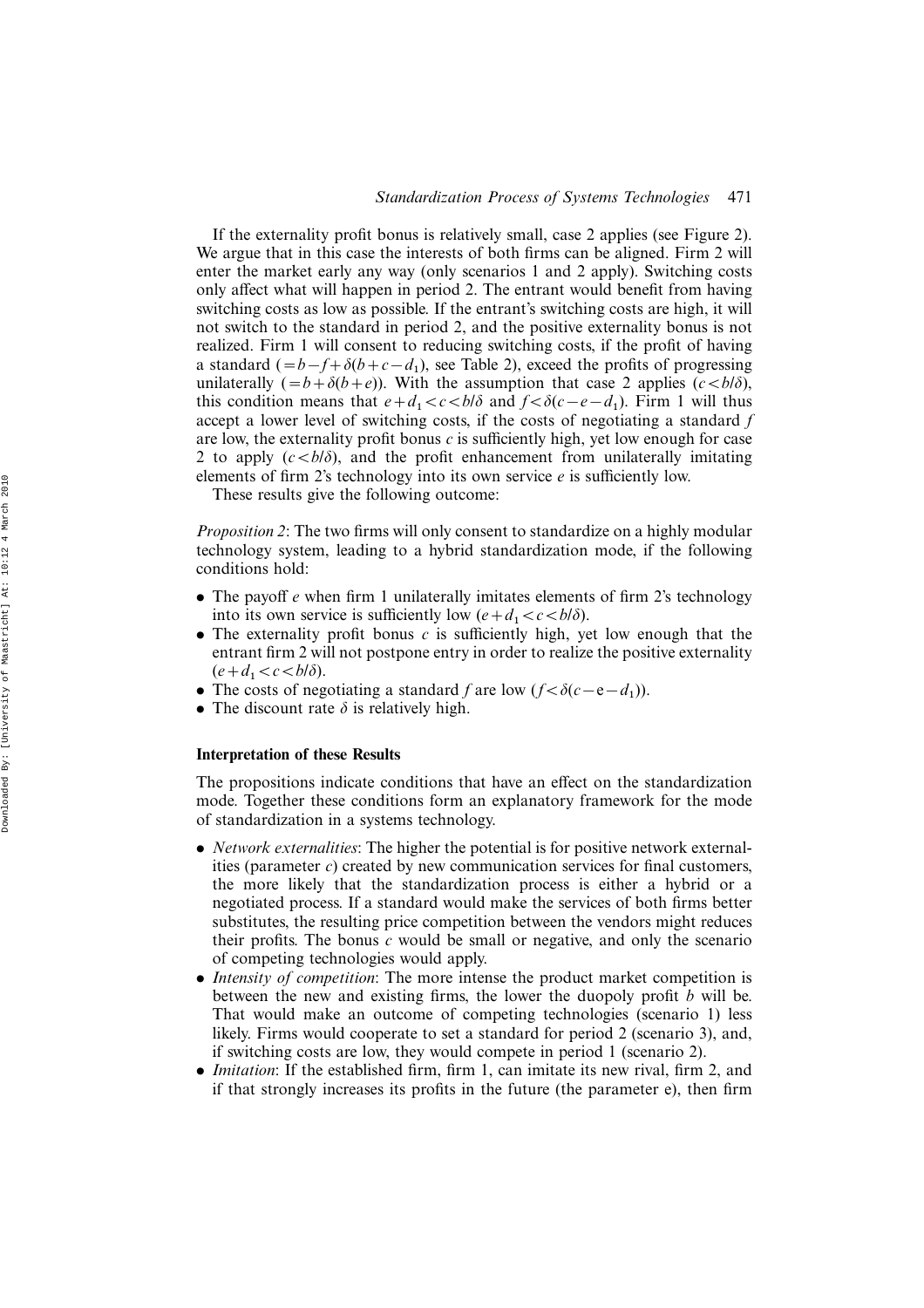1 is less likely to standardize. The larger it is, the more it can achieve network externalities by itself, without any cooperation with firm 2.

- *Switching costs*: If the new firm is more flexible than the existing one  $(d_2$  low and  $d_1$  high), the existing firm's high switching cost makes hybrid standardiza-<br>tion loss likely. The outcome would be a nure annoaceh of either compating tion less likely. The outcome would be a pure approach of either competing technologies (if the gain of compatibility is fairly small) or negotiated standardization (if the compatibility gain is high).
- *Bargaining costs*: If bargaining costs *f* are sufficiently high, scenario 1 prevails, with competing technologies. Conditions that reduce bargaining costs are routines of collaboration, institutions and the incidence of prior contacts between the firms involved that create trust among them.44 These conditions would reduce the bargaining costs and make a negotiated or hybrid standardization mode more likely. If the bargaining process could be speeded up, this would mean in our model that period 2 starts earlier. That is, the discount factor  $\delta$  increases, the factor b/ $\delta$  decreases and it becomes more likely that case 1 arises rather than case 2 (see Figure 2), and in case 1 scenario 3 becomes more likely than scenario 2. The hybrid scenario becomes less likely when negotiations lead to a standard more quickly. The entrant is more likely to wait to set a standard first and enter later (scenario 3) when the standard setting period is rather brief.

### **Cases**

At this point, we may ask whether these three scenarios have examples in reality and moreover, do these cases appear to be consistent with our explanation suggested above? Some well-known examples do indeed seem to be consistent with our description. Table 4 summarizes these cases. While they do not prove the model, they do suggest that the model is on to something.

The long and winding road to high-definition television in Japan, Europe and the USA shows high switching costs and high potential gains (network externalities) in combination with centralized, negotiated selection (if not development and adoption) of a standard.<sup>45</sup> This outcome is consistent with the situation in case 1 (relatively high externality profit bonus), with high switching costs, where a negotiated standardization mode is predicted.

Using the modular Internet architecture leads to innovatory services, such as Internet telephony, that have lower switching costs than more highly integrated technologies such as traditional circuit-switched telephony.46 These Internet services tend to have relatively high indirect externalities: they need large networks of users to achieve economies of scale and to attract revenues, such as advertising revenues. Moreover, users experience direct network benefits by being able to communicate with each other, even if they participate in di fferent networks. Moreover, the revenues on Internet telephony are either zero or small and thus relatively small compared to the direct network externalities. The condition of low switching costs coupled with the direct network externalities of telecommunication services suggest that case 1 applies, with a prediction that hybrid standardization prevails (see Figure 2). This appears consistent with the standardization process of Internet telephony. There is a lot of formal development going on of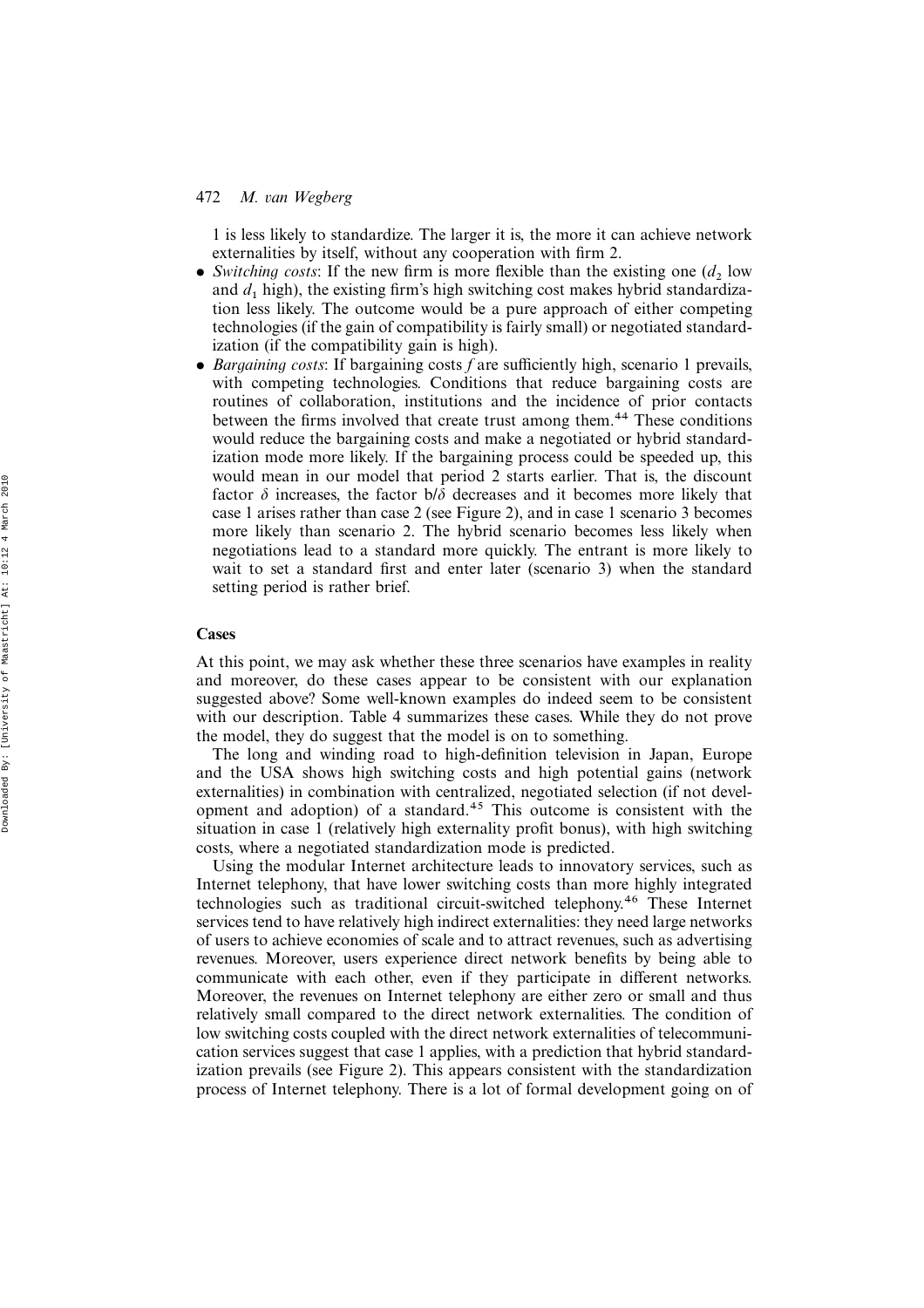|                             | Case                                                                                                                                      |                                                                  |                                                                                            |
|-----------------------------|-------------------------------------------------------------------------------------------------------------------------------------------|------------------------------------------------------------------|--------------------------------------------------------------------------------------------|
|                             | Personal computer<br>office software                                                                                                      | Internet telephony                                               | High-Definition<br>Television (by 1992)                                                    |
| Technologies,<br>standards  | File formats (Lotus,<br>dBase file formats)                                                                                               | H 323<br>SIP (Session Initiation<br>Protocol)                    | <b>HDTV</b>                                                                                |
| Network externality         | Direct: file exchange<br>between people<br>Indirect: file exchange<br>hetween<br>complementary<br>software programs                       | Direct externality:<br>communication                             | High, indirect<br>(economies of scale in<br>content production)                            |
| Switching costs,<br>modules | Designing file<br>compatibility into a<br>program is costly.<br>For a user to switch<br>tends to require new<br>complementary<br>programs | Modular architecture,<br>incl. a layered<br>network architecture | High, coordinated use<br>of new studio<br>equipment,<br>transmission systems,<br>receivers |
| Standardization<br>bodies   | None                                                                                                                                      | <b>ITU</b><br><b>IETF</b>                                        | FCC (in the $U.S.$ )                                                                       |
| Standard setting<br>process | Competing<br>technologies                                                                                                                 | Hybrid process                                                   | Negotiated process                                                                         |
| Source                      | Gandal <sup>49</sup> ; Lange <sup>55</sup> ;<br>Shurmer & Swann <sup>49</sup>                                                             | Vercoulen & van<br>Wegberg <sup>46</sup>                         | Farrell & Shapiro <sup>45</sup>                                                            |

**Table 4.** Examples of the three standardization scenarios

platform architectures, such as the H.323 architecture for Internet telephony by the ITU. There are, moreover, collaborative activities in forums and consortia.<sup>47</sup> These consist of joint e fforts to develop technologies for the formal process, and improve inter-operability of services. While negotiations have been taking place, the provision of actual Internet services has expanded too, since the first such service operated by Vocaltec in 1996.<sup>48</sup>

File formats of software programs in the market for PC o ffice software developed into *de facto* standards. In the late 1980s and early 1990s, the Lotus file format developed into a *de facto* standard for spreadsheets and database programs.<sup>49</sup> Gandal<sup>50</sup> shows that users valued the direct and indirect network externality that results from using software (spreadsheets and database management programs) that was file compatible with the Lotus 1-2-3 spreadsheet format.<sup>51</sup> In a simulation, calibrated to real market data, Shurmer and Swann<sup>52</sup> show that several market features including network externalities, which were especially large for Lotus, can best explain the di ffusion of the Lotus spreadsheet and its dominance over the alternatives Supercalc and Framework. In the market for database management programs, direct network externalities appear not be  $large.$ <sup>53</sup>

In both studies,54 complementary products that support a particular *de facto*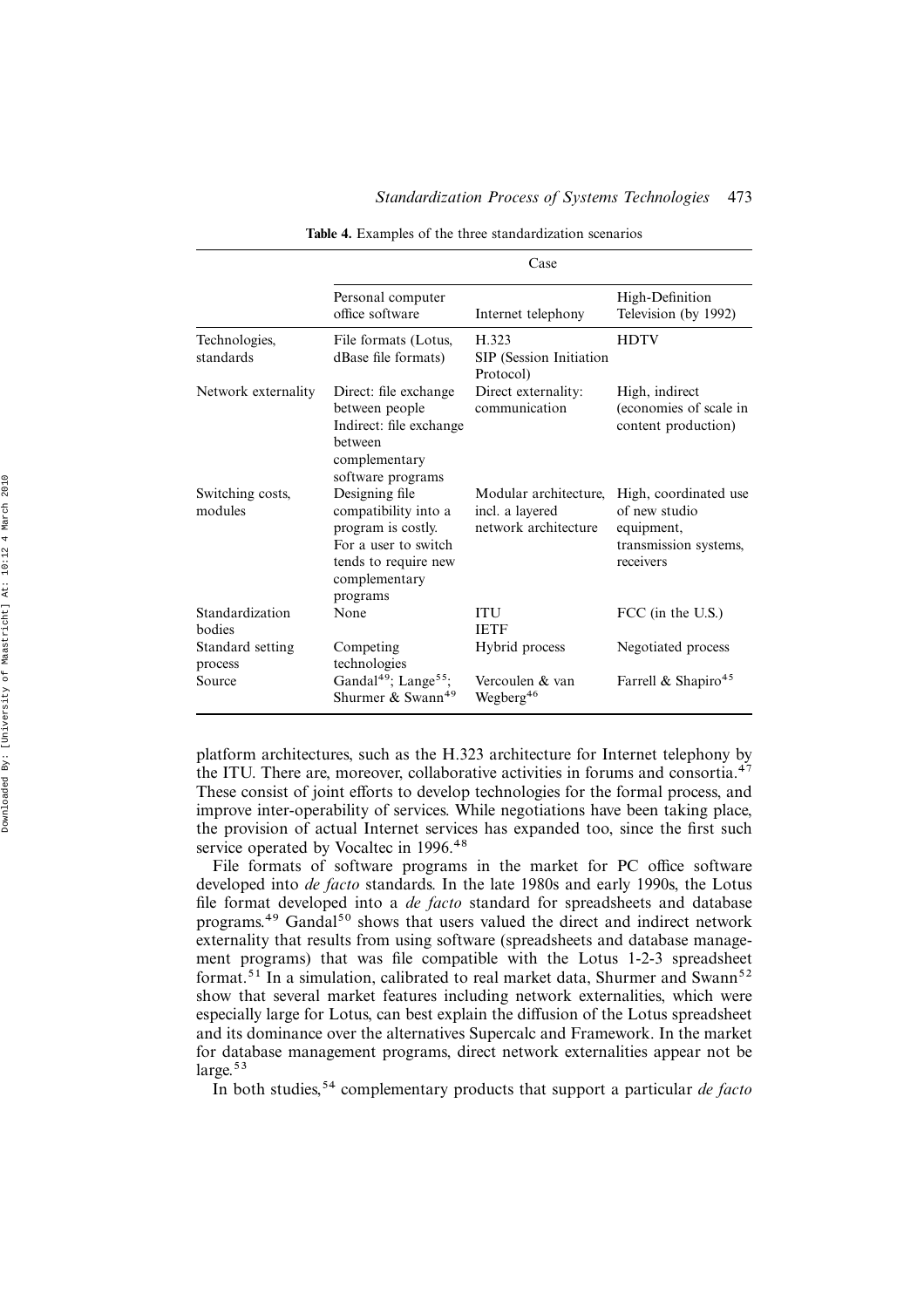standard create indirect network externalities. A recent empirical study also supports the view that the extent to which users adopt complementary products tends to drive diffusion of software programs (e.g. computer operating systems).<sup>55</sup> These complementary products also create switching costs. It is costly for software developers to integrate compatibility with a particular file format into their product, as Gandal assumes,<sup>56</sup> and users need to buy new complementary goods, should they switch to a product with an incompatible file format. If profit margins are relatively high (high  $b/\delta$ ), if rivals can copy newcomer's best features (high *e*), and switching costs are high, then case 2 in Figure 2 suggests that scenario 1 applies with competing technologies. This may account for the lack of negotiated work on format standards for o ffice software, even though, from a users' perspective, network externalities are high.

These cases show that the standardization modes identified in the paper exist. They show that they tend to arise in situations similar to the ones identified by our propositions.

There are of course many examples that do not fit quite nicely into the three scenarios in Table 4. One scenario may, for example, give way to another one. If a negotiated standard fails to deliver, the industry consensus behind it may disintegrate. Alternatives may come to be developed, and the situation may slip into one with competing technologies. There is, for example, some dissatisfaction in Europe with WAP (Wireless Application Protocol) technology. Service providers in Europe such as KPN of the Netherlands switched to NTT DoCoMo's Japanese i-Mode technology as an alternative.

Another intermediate case is when firms that appear to lose out in a situation of competing technologies may band together in an e ffort to set an industry standard. The result may be a switch to a hybrid or negotiated standard setting. For example, there are various providers of incompatible instant messaging services. The uncontested market leader is America Online (AOL), with its own proprietary instant messaging network and technology. At about 131 million registered members, it as a market share of 80%.57 Several providers of instant messaging services have joined together in a consortium to develop a standard, the IMPP, Instant Messaging and Presence Protocol. AOL seems not to participate actively, but has pledged to adopt the standard once it is there.

### **Conclusion**

The general point of the paper is to show the strong link between two features that many network services have: modular technologies with low switching costs and hybrid standardization processes. More generally, the degree of modularity of a system's technology is a contingency factor for the choice of the mode of standardization. The model is abstracted to demonstrate this point. Just a few conditions of standards (their e ffects on switching costs, externalities and bargaining costs) su ffice to explain in one simple setting many basic characteristics of standardization processes.

The wider story that comes out of this discussion is this. In the ICT industries, vendors are well aware of the strategic potential of standards. They invest resources, people and money, in developing and adopting standards. They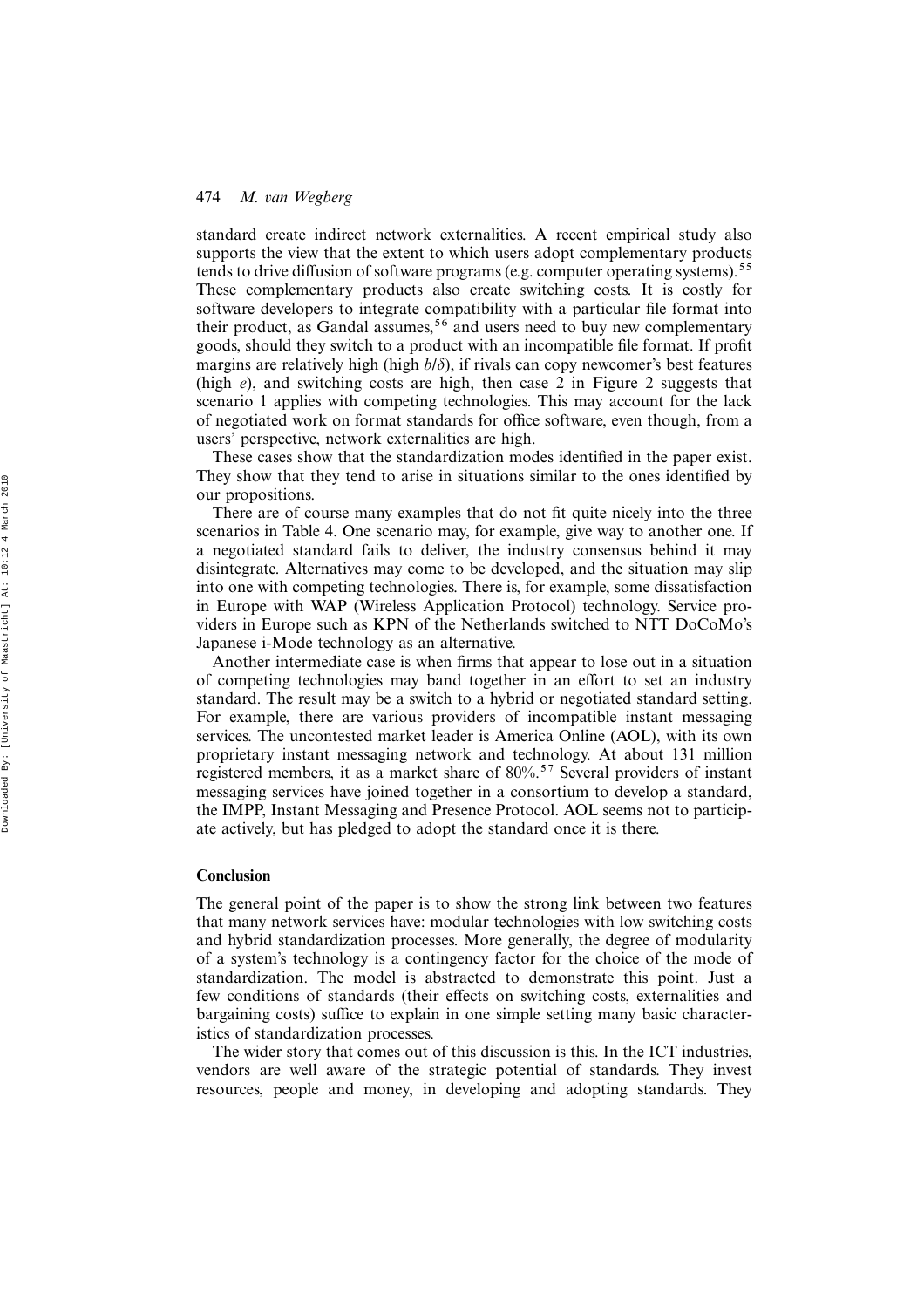participate in standardization bodies. One way to get a preferred standard adopted is to influence the process that leads to a standard. In the liberalized ICT industries, there are many di fferent opportunities for firms to choose how and with whom to set a standard. A hybrid standardization process appears an appealing route when it combines the advantages of market selection and negotiated standardization modes. That was indeed the original insight in the seminal paper by Farrell and Saloner.<sup>58</sup> The hybrid process may also, however, combine the disadvantages of the market selection and negotiated standardization modes. It is only in certain conditions that the hybrid mode indeed appears the preferred route for firms. In choosing a standardization mode, firms balance between imperatives of the competitive environment and constraints from the systems technology that the standard refers to. Our main finding is that the higher the switching costs between technologies are for the vendors, the less willing they are to engage in a hybrid mode.

This analysis helps understand one advantage that the Internet o ffers to innovations with network characteristics. The Internet has stimulated open standards and modular systems technologies, with low switching costs. One advantage of this approach is that it facilitates hybrid standardization modes. It makes it possible for firms to combine the advantages of market selection of standards (timely market introduction and choice between alternative technologies) with negotiated standardization (to achieve positive network externalities). The era is over where negotiated standardization processes lasted for many years and were unresponsive to business needs and where negotiated processes take time, they have to be justified.<sup>59</sup> Vendors and potential users do not need to accept it if the market fails to provide them with a *de facto* standard. The possibilities for cooperation have increased and cooperation need not stand in the way of early market introduction of new products.

In the context of case studies, it will be di fficult to measure directly the costs and revenues that drive the standardization mode, notably the switching costs, bargaining costs and positive externalities. However, one can elicit opinions about whether these conditions increased or decreased over a time period. The propositions above can be interpreted dynamically: an increase of the switching costs and other conditions tends to make a particular outcome (a hybrid standardization mode) more likely. The model can therefore predict changes of the standardization mode within the function of changes in perceived levels of switching cost, bargaining costs and externalities.

Future work can go in two directions. First, it may be possible to develop more detailed models, with more powerful (less intuitive) ideas. There are many individual examples where the preferred standardization mode appears to evolve over time. Firms may change their preferences for how to get to a standard. More expanded models might be able to generate these results. It may also be a worthwhile route to open up some black box in the model. These include aspects of standards and the compatibility choice, which have already been discussed elsewhere, albeit not in the present context. These include aspects of technology (by identifying modular components), the bargaining process, networking between firms that jointly control a systems technology, the entry process (e.g. continuous time), the research process (uncertainty, experimentation, externalit-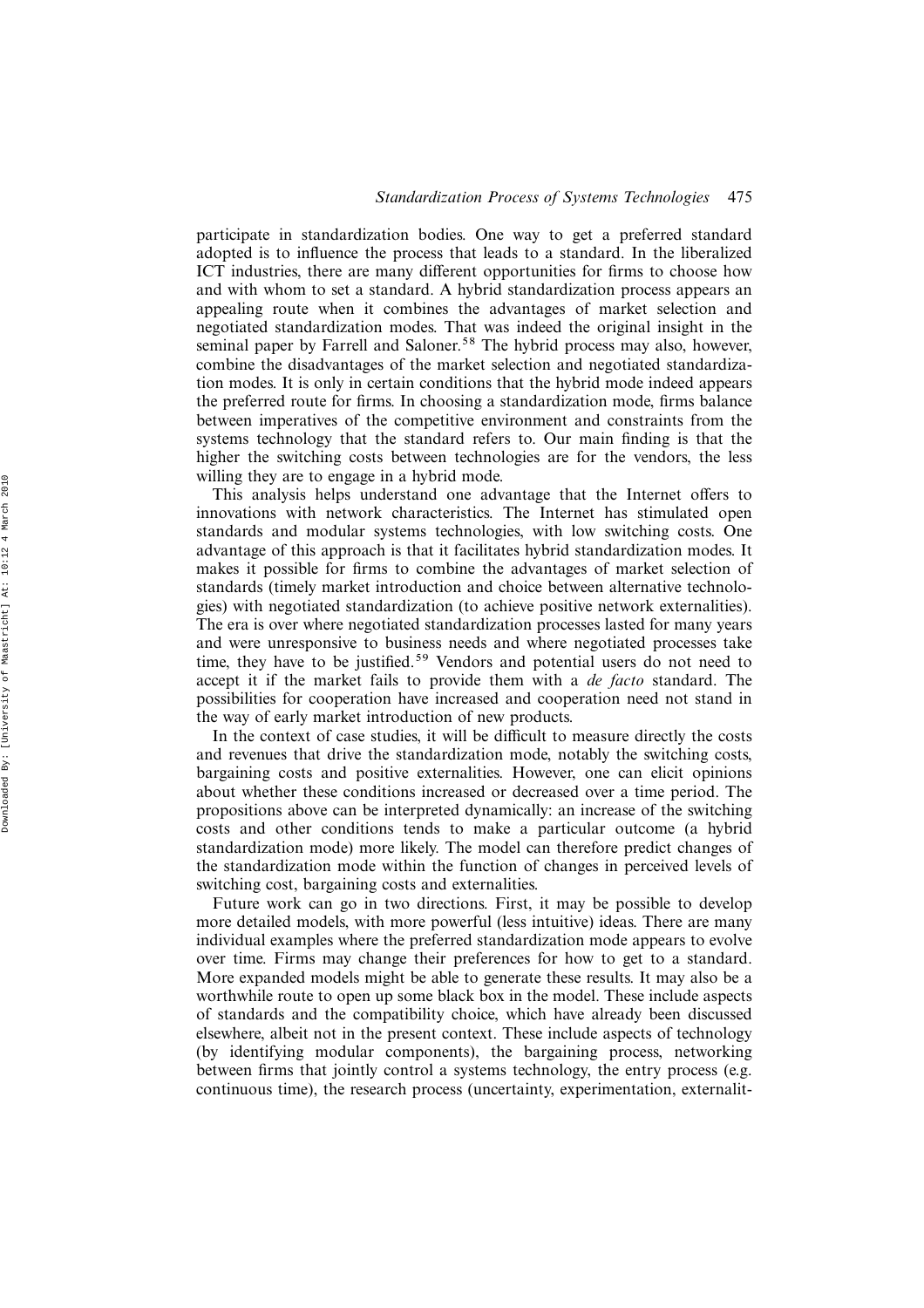ies), intellectual property rights on technologies, competitive pre-emptive moves, consumer utility when consumers experience positive network externalities, and the institutional and regulatory context. Integrating these literatures in the model could be meaningful subsequent steps. Second, game theoretic analyses benefit from more intensive interaction with case studies on how standards actually got selected. Explicitly incorporating each other's approach can be a stepping-stone towards more fruitful exchange of views.

### **Acknowledgement**

I thank my colleague Martin Carree for his comments, as well as participants in the 2001 EURAS Conference in Delft, The Netherlands, and the SIIT 2001 Conference in Boulder, CO, USA.

### **Notes and References**

- 1. G. Tassey, Standardization in technology-based markets, *Research Policy*, 29, 2000, pp. 587–602, see p. 588.
- 2. M. L. Katz & C. Shapiro, Network externalities, competition, and compatibility, *American Economic Re* v*iew*, 75 (3), 1985, pp. 424–440.
- 3. S. M. Besen & J. Farrell, Choosing how to compete: strategies and tactics in standardization, *Journal of Economic Perspecti* v*es*, 8 (2), 1994, pp. 117–131.
- 4. P.Heywood, M. Jander, E. Roberts & S. Saunders, Standards, the inside story: do vendors have too much influence on the way industry specs are written and ratified? *Data Communications*, 1997, pp. 59–72.
- 5. *Ibid* .
- 6. J. L. Funk & D. T. Methe, Market- and committee-based mechanisms in the creation and di ffusion of global industry standards: the case of mobile communication, *Research Policy*, 30, 2001, pp. 589– 610; P. Genschel, How fragmentation can improve co-ordination: setting standards in international telecommunications, *Or* g*anization Studies*, 18 (4), 1997, pp. 603–622.
- 7. P. A. David & M. Shurmer, Formal standards-setting for global telecommunications and information services: towards an institutional regime transformation? *Telecommunications Policy*, 20 (10), 1996, pp. 789–815.
- 8. *Ibid*.; R. Hempel & D. W. Walker, The emergence of the MPI message passing standard for parallel computing, *Computer Standards & Interfaces*, 21, 1999, pp. 51–62; V. Mangematin & M. Callon, Technological competition, strategies of the firms and the choice of the first users: the case of road guidance technologies, *Research Policy*, 24 (3), 1995, pp. 441–458.
- 9. S. K. Schmidt & R. Werle, *Coordinatin* g *Technolo* g*y* : *Studies in the International Standardization of Telecommunications* (Cambridge, MA, The MIT Press, 1998).
- 10. Besen & Farrell, *op* . *cit*., Ref. 3; Funk & Methe, *op* . *cit*., Ref. 6.
- 11. K. Asatani, IP and telecommunication integration: *de jure* and *de facto* standards have entered a new era, *IEEE Communications Ma* g*azine*, 1999, pp. 140–147.
- 12. R. Garud & A. Kumaraswamy, Changing competitive dynamics in network industries: an exploration of Sun Microsystems' open systems strategy, *Strate* g*ic Mana* g*ement Journal*, 14, 1993, pp. 351–369.
- 13. S. M. Besen & G. Saloner, The economics of telecommunications standards, in: R. W. Crandall & K. Flamm (Eds) *Changing the Rules: Technological change, international competition, and regulation in communications* (Washington, D.C., The Brookings Institution, 1989), pp. 177–220; Genschel, *op* . *cit*., Ref. 6.
- 14. J. Farrell & G. Saloner, Coordination through committees and markets, *RAND Journal of Economics* , 19 (2), 1988, pp. 235–252.
- 15. *Ibid* .
- 16. *Ibid* .
- 17. *Ibid* .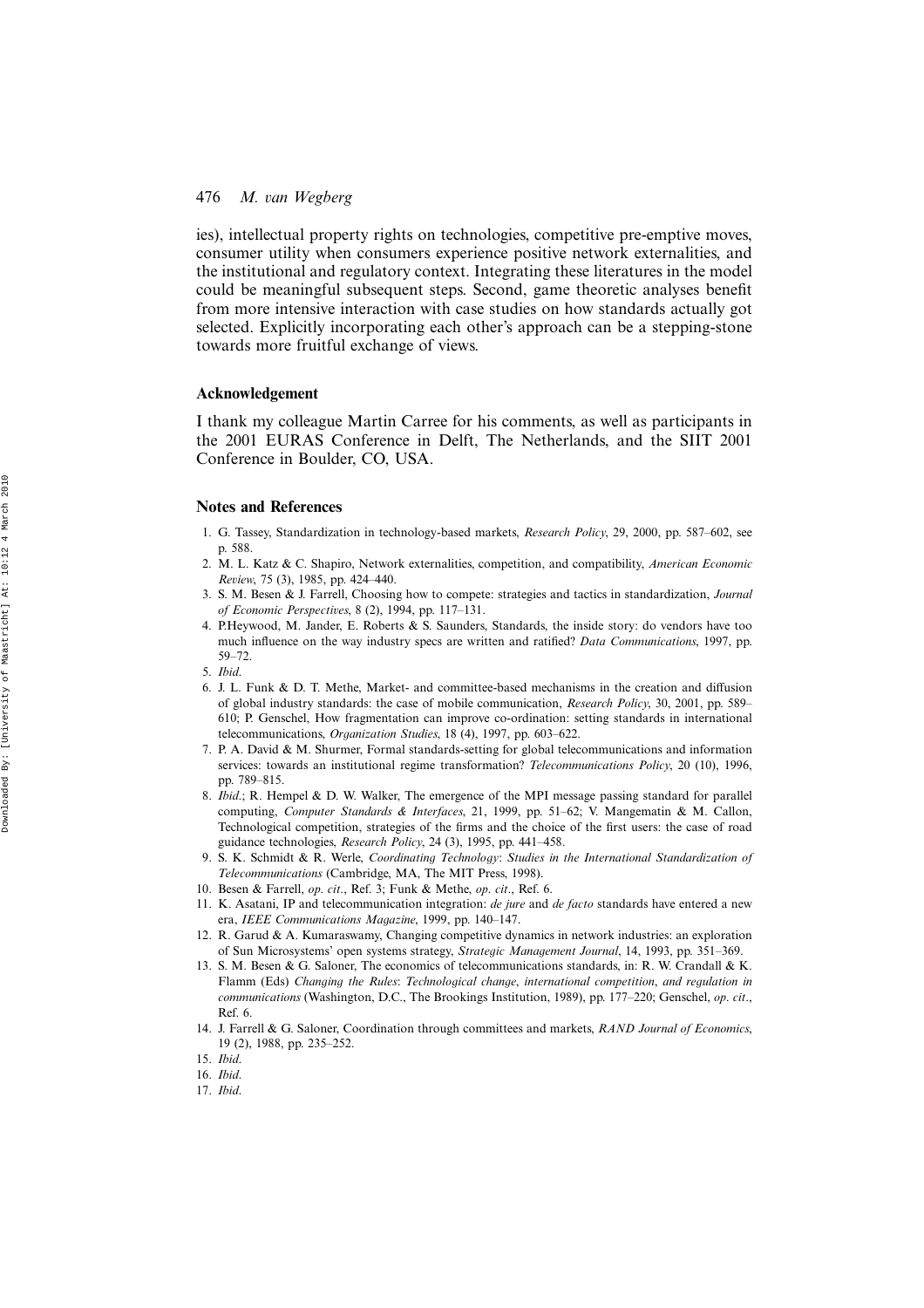- 18. R. Garud & A. Kumaraswamy, Technological and organizational designs for realizing economies of substitution, *Strate* g*ic Mana* g*ement Journal*, 16, 1995, pp. 93–109; R. M. Henderson & K. B. Clark, Architectural innovation: the reconfiguration of existing product technologies and the failure of established firms, *Administrati*v*e Science Quarterly*, 35, 1990, pp. 9–30; R. N. Langlois & P. L. Robertson, Networks and innovation in a modular system: lessons from the microcomputer and stereo component industries, *Research Policy*, 21, 1992, pp. 297–313; M. A. Schilling, Toward a general modular systems theory and its application to interfirm product modularity, *Academy of Mana* g*ement Re* v*iew*, 25 (2), 2000, pp. 312–334.
- 19. Schilling, *op* . *cit*., Ref. 18, p. 315.
- 20. Henderson & Clark, *op* . *cit*., Ref. 18; C. R. Morris & C. H. Ferguson, How architecture wins technology wars, *Har* v*ard Business Re* v*iew*, 1993, pp. 86–96.
- 21. P. A. David & W. E. Steinmueller, Standards, trade and competition in the emerging global information infrastructure environment, *Telecommunications Policy*, 20 (10), 1996, pp. 817–830.
- 22. Garud & Kumaraswamy, *op* . *cit*., Ref. 18.
- 23. C. A. Polyzois, K. H. Purdy, P.-F. Yang, D. Shrader, H. Sinnreich, F. Menard & H. Schulzrinne, From POTS to PANS: a commentary on the evolution to internet telephony, *IEEE Network*, 1999, pp. 58–63.
- 24. C. Y. Baldwin & K. B. Clark, Managing in an age of modularity, *Har* v*ard Business Re* v*iew*, 75 (5), 1997, pp. 84–93; C. R. Morris & C. H. Ferguson, How architecture wins technology wars, *Harvard Business Re* v*iew*, 1993, pp. 86–96.
- 25. Baldwin & Clark, *op* . *cit*., Ref. 24; Garud & Kumaraswamy, *op* . *cit*., Ref. 18; Langlois & Robertson, *op* . *cit*., Ref. 18.
- 26. Langlois & Robertson, *ibid* .
- 27. R. N. Langlois, Modularity in technology and organization, *Journal of Economic Beha* v*ior & Or* g*anization*, 49, 2002, pp. 19–37.
- 28. *Ibid*.; M. A. Schilling & H. K. Steensma, The use of modular organizational forms, *Academy of Mana* g*ement Journal*, 44 (6), 2001, pp. 1149–1168.
- 29. Langlois, *op* . *cit*., Ref. 27.
- 30. J. P. Choi, Standardization and experimentation: *ex ante* vs. *ex post* standardization. *European Journal of Political Economy*, 12, 1996, pp. 273–290.
- 31. Farrell & Saloner, *op* . *cit*., Ref. 14.
- 32. Choi, *op* . *cit*., Ref. 30.
- 33. Farrell & Saloner, *op* . *cit*., Ref. 14.
- 34. Choi, *op* . *cit*., Ref. 30.
- 35. *Ibid* .
- 36. Polyzois *et al*., *op* . *cit*., Ref. 23.
- 37. Asatani, *op* . *cit*., Ref. 11.
- 38. B. Kogut, G. Walker & D.-J. Kim, Cooperation and entry induction as an extension of technological rivalry, *Research Policy*, 24, 1995, pp.77–95.
- 39. K. Blind, The impacts of innovations and standards on trade of measurement and testing products: empirical results of Switzerland's bilateral trade flows with Germany, France and the UK, *Information Economics and Policy*, 13 (4), 2001, pp. 439–460.
- 40. A. Messica & A. Mehrez, Time-to-market, window of opportunity, and salvageability of a new product development, *Mana* g*erial and Decision Economics*, 23, 2002, pp. 371–378.
- 41. Besen & Farrell, *op* . *cit*., Ref. 3; M. L. Katz & C. Shapiro, Product introduction with network externalities, *The Journal of Industrial Economics*, 40 (1), 1992, pp. 55–83.
- 42. M.-J. Chen, S. Venkataraman, S. Sloan Black & I. C. MacMillan, The role of irreversibilities in competitive interaction: behavioral considerations from organization theory, *Mana* g*erial and Decision Economics*, 23, 2002, pp. 187–207.
- 43. O. Lint & E. Pennings, The recently chosen digital video standard: playing the game within the game. *Techno* v*ation*, 23 (4), 2003, pp. 297–306.
- 44. For example, R. Gulati, does familiarity breed trust? The implications of repeated ties for contractual choice in alliances. *Academy of Mana* g*ement Journal*, 38 (1), 1995, pp. 85–112.
- 45. Farrell, J. & Shapiro, C. (1992). Standard Setting in High-Definition Television. *Brookin* g*s Papers on* Economic Activity: Microeconomics, 1992, pp. 1-93.
- 46. F. Vercoulen & M. van Wegberg, Standard selection modes in dynamic, complex industries: creating